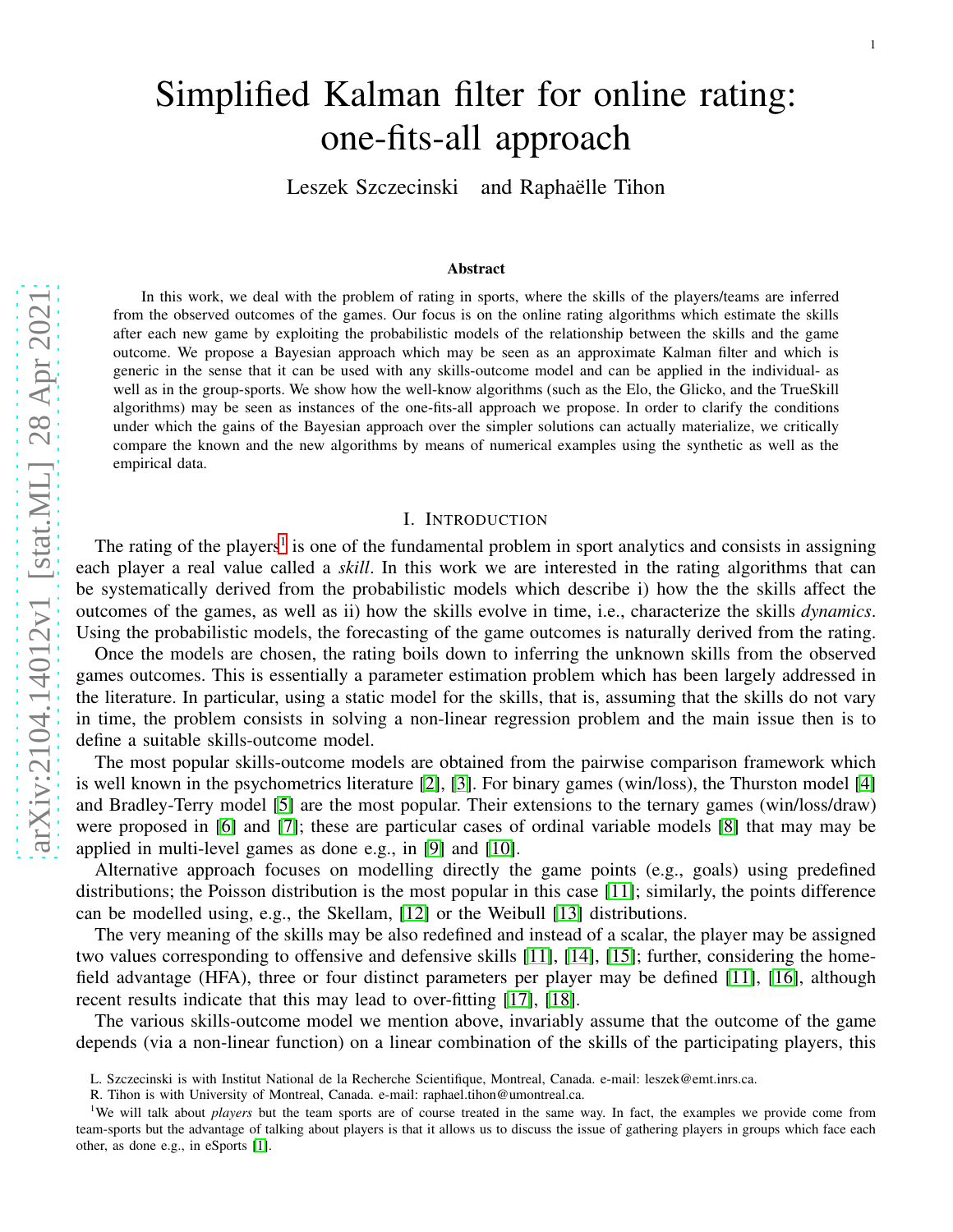assumption is also used in the case when the multiple players are gathered in two groups facing each other in a game [\[1\]](#page-20-17). This general approach will be also used as a basis for our work.

Each of these skills-outcome models can be combined with the models describing how the skills evolve in time. With that regard, the most popular is modelling of the skills via first-order Markov Gaussian processes, e.g., [\[19\]](#page-21-0), [\[20\]](#page-21-1), [\[9\]](#page-20-7), [\[21\]](#page-21-2), [\[22\]](#page-21-3), [\[23\]](#page-21-4), [\[1\]](#page-20-17), [\[24\]](#page-21-5), [\[14\]](#page-20-12), [\[25\]](#page-21-6). This formulation is then exploited to derive the on-line rating algorithms in two recursive steps: first, at a time  $t$ , the posterior distribution of the skills is found using all observations up to time  $t$ ; more precisely, to simplify the problem, the Gaussian approximation of the latter is obtained. Next, the posterior distribution from the time  $t$ , is used as a prior in the time  $t + 1$ . This approach should be seen as a generalization of the Kalman filtering to the non-Gaussian models characteristic of the rating problems [\[19\]](#page-21-0).

Most of the works we cited above and which consider the skills' dynamics, focused on the estimation of the skills with a moderate number of players, the case which is typical in sport leagues (e.g., in football, hockey, American football, etc). In such a case, the approximate (Gaussian) posterior distribution of the skills can be fully defined by the mean vector and by the covariance matrix.

On the other hand, for large number of players (e.g., thousands of chess players or millions of eSports players), it is considered unfeasible and further approximations are introduced by considering only a diagonal covariance matrix, equivalent to assuming that the skills are, a posteriori, Gaussian and independent. This approach was proposed to rate the chess players (the Glicko algorithm [\[21\]](#page-21-2)) as well as for the rating in eSports (the TrueSkill algorithm, [\[1\]](#page-20-17)).

However, the Glicko and the TrueSkill algorithms are derived i) from different skills-outcome models,<sup>[2](#page-1-0)</sup> and ii) using different approximation principles. Thus, not only it may be difficult to see them as instances of a more general approach but, more importantly, they cannot be straightforwardly reused to obtain new online ratings if we would like to change the skills-outcome model.

This latter fact stays very much in contrast with the approach of [\[19\]](#page-21-0) which is general in its formulation so, under mild conditions, it can be applied to any skills-outcomes model. However, since the focus of [\[19\]](#page-21-0) and other works which followed its path, was not on the large problems, the derivations did not leverage the simplifying assumptions on which rely the TrueSkill and Glicko algorithms.

In our work we thus want to take advantage of both worlds: we will exploit the independence assumption on which [\[21\]](#page-21-2) and [\[1\]](#page-20-17) are built, and the estimation principle underlying the Kalman filter which was used in [\[19\]](#page-21-0). Furthermore, we will also consider new simplifying assumptions about the posterior distributions of the skills; this will lead to different simplified versions of the Kalman filter.

The goal of this work is thus threefold:

- We will show how the online rating algorithms can be derived for *any* skills-outcome model and may be applied equally well to estimate the skills of the players in individual sports (as in the Glicko algorithms) or the skills of the players withing a group (as in the True-Skill algorithm). We will also consider different level of simplification when dealing with the skills' dynamics.
- Using this generic algorithmic framework, we will be able not only to derive new algorithms, but also to compare and understand the similarities/differences between the known online rating such as the Elo [\[26\]](#page-21-7), the Glicko [\[21\]](#page-21-2), or the TrueSkill [\[1\]](#page-20-17) algorithms.
- By mean of numerical examples, we will provide an insight into the advantages of the simplified versions of the rating algorithms, and indicate under which conditions the simple rating algorithm may perform equally well as the more complex ones.

The paper is organized as follows: the model underlying the rating is shown in Sec. [II.](#page-2-0) The on-line rating algorithms are derived in a general context in Sec. [III](#page-4-0) using different approximations of the posterior distribution. In Sec. [IV,](#page-9-0) the popular scalar skills-outcome model are used to derive new rating algorithms which are then compared to the algorithms from the literature. Numerical examples are shown in Sec. [V](#page-12-0) and conclusions are draws in Sec. [VI.](#page-18-0)

<span id="page-1-0"></span><sup>&</sup>lt;sup>2</sup>Glicko uses the Bradley-Terry model [\[5\]](#page-20-3), while TrueSkill uses the Thurston model [\[4\]](#page-20-2).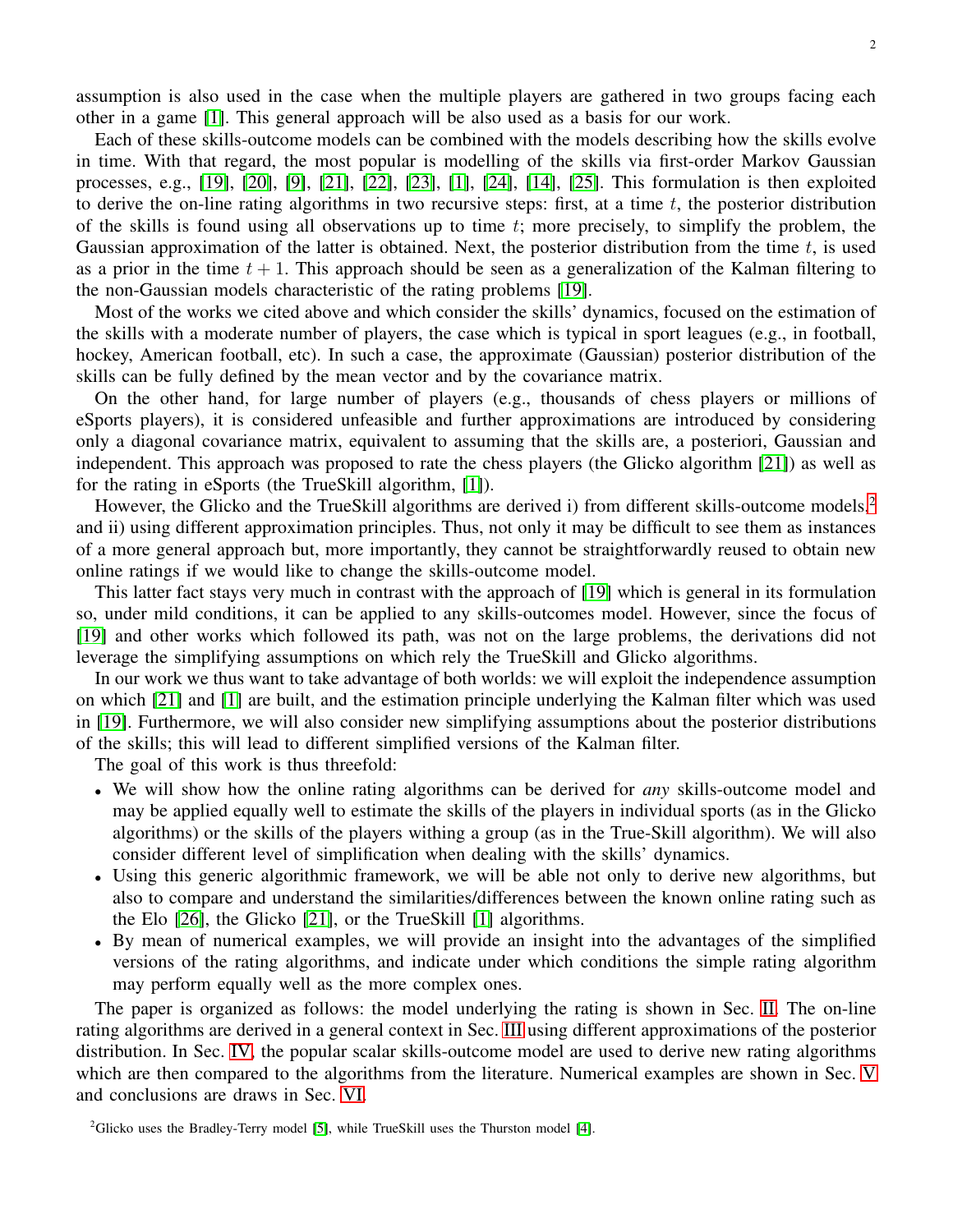#### II. MODEL

<span id="page-2-0"></span>We consider the case when the players indexed with  $m \in \{1, \ldots, M\}$  participate in the games indexed with  $t \in \{1, \ldots, T\}$ , where the number of games, T, is finite (as in sport seasons) or infinite (as in non-stop competitions, such as eSports).

We consider one-on-one games: in the simplest case it means that the "home" player  $i_t$  plays against the "away" player  $j_t$ , where  $i_t, j_t \in \{1, \ldots, M\}$ . The outcomes of the game t, denoted by  $y_t$ , belong to an ordinal set  $Y$ . For example, if  $y_t$  is the difference between the game-points (such as goals), we have  $\mathcal{Y} = \{\ldots, -3, -2, -1, 0, 1, 2, \ldots\}$  so the ordinal variables are naturally encoded into integers. On the other hand, in ternary-outcome games, we may assign  $y_t = 0$  if the player  $i_t$  loses the game,  $y_t = 2$  if she wins the game, and  $y_t = 1$  if the game ends in a draw, i.e.,  $\mathcal{Y} = \{0, 1, 2\}$ . The very notion of the home/away players is useful when dealing with the home-field advantage (HFA) typically encountered in sports but it also helps us to ground the meaning of the game outcome: even in the absence of the HFA, for the outcome  $y_t = 0$  to be meaningful, we must decide which player lost (the home player in our notation for ternary-outcome games).

In a more general setup, the game may implicate two *groups* of players whose indices are defined by the sets  $\mathcal{I}_t = \{i_{t,1}, i_{t,2}, \ldots, i_{t,F}\}\$  (these are indices of the "home" players) and  $\mathcal{J}_t = \{j_{t,1}, j_{t,2}, \ldots, j_{t,F}\}\$ (indices of the "away" players). While the number of players in each group,  $F$ , is assumed to be constant, this is done merely to simplify the notation and other cases are possible. For example, the groups in eSports are formed on the fly and they do not always have the same number of players, nor even the same number of players in both groups playing against each other [\[1\]](#page-20-17). The process of defining which players take part in the game t, i.e., how the indices  $i_t$ ,  $j_t$  (or the sets  $\mathcal{I}_t$  and  $\mathcal{J}_t$ ) are defined, is called a *scheduling*.

The above notation applies directly if we replace the notion of "player" with "team"; but then, of course, the general case of groups defined by  $\mathcal{I}_t$  and  $\mathcal{J}_t$  is not necessary. For the rest of the work we only refer to players which is a more general case to deal with.

In its simplest form, the rating consists in assigning the player m the value  $\theta_{t,m}$ , called a *skill*; this is done after observing the outcomes of the games up to time t, which we denote as  $\underline{y}_t = {\underline{y}_{t-1}, y_t}$ . We index the skills with  $t$  because we assume that they may vary in time.

The probabilistic perspective we will adopt relies on the model relating the skills  $\theta_t = [\theta_{t,1}, \dots, \theta_{t,M}]^T$ to  $\underline{y}_i$ ; it comprises i) the skills-outcome model, which makes explicit the relationship between the skills  $\theta_t$  and the outcome  $y_t$  at time t, as well as ii) the model describing the evolution of the skills in time, i.e., the skills' dynamics.

The problem of finding the skills-outcome model has been treated extensively in the literature often exploitng the link with the problem of pairwise comparison well studied in psychometry [\[4\]](#page-20-2), [\[5\]](#page-20-3). This is also where most of the efforts are concentrated in the rating literature and many models have been alrady proposed and studied. On the other hand, the modelling of the dynamics of the skills is less diversified and mainly focuses on applying the particular skills-outcome model in the dynamic context.

#### Skills-outcome model

The skills-outcome model defines the probability of the outcome conditioned on the skills, Pr  $\{y_t | \theta_t\}$ , and most often is defined by combing the non-linear scalar function and the linear function of the skills, i.e.,

$$
\Pr\{y_t|\boldsymbol{\theta}_t\} = L(z_t/s; y_t),\tag{1}
$$

<span id="page-2-2"></span><span id="page-2-1"></span>
$$
z_t = \boldsymbol{x}_{t,h}^{\mathrm{T}} \boldsymbol{\theta}_t - \boldsymbol{x}_{t,a}^{\mathrm{T}} \boldsymbol{\theta}_t = \boldsymbol{x}_t^{\mathrm{T}} \boldsymbol{\theta}_t, \tag{2}
$$

where the role of  $s > 0$  is to scale the values the skills;  $x_{t,h} = [x_{t,h,1}, \dots, x_{t,h,M}]^T$  is the home scheduling vector, defined as follows:  $x_{t,h,m} = 1$  if the player m is a home player, i.e.,  $m \in \mathcal{I}_t$ , and  $x_{t,h,m} = 0$ , otherwise. The away scheduling vector is defined correspondingly for the away players.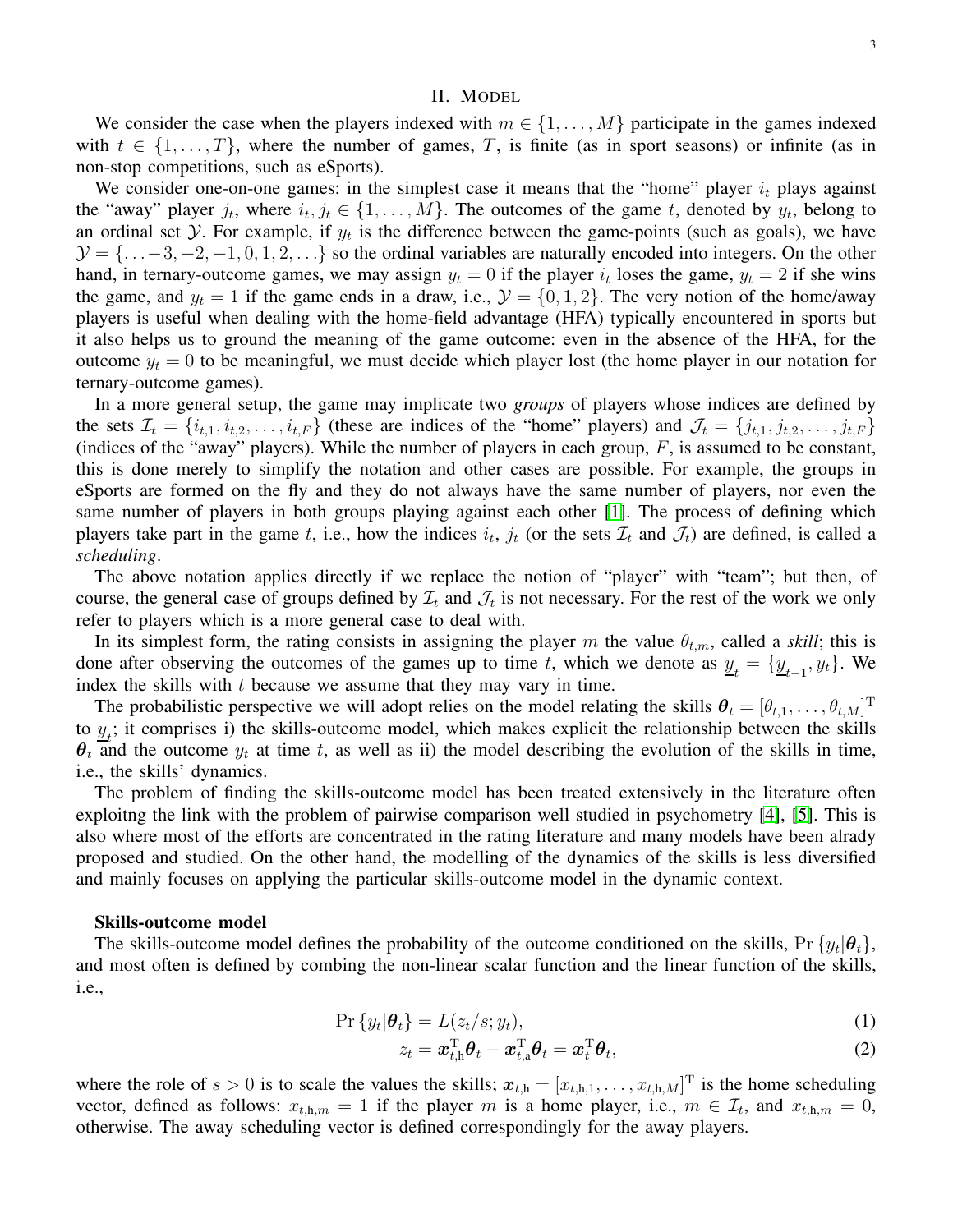For example, if  $M = 10$ , and  $\mathbf{x}_{t,h} = [0, 0, 0, 1, 0, 0, 1, 0, 0, 0]^T$ , and  $\mathbf{x}_{t,a} = [0, 0, 1, 0, 0, 0, 0, 0, 0, 1]^T$ , it means that, at time t, the game involves the home players  $\mathcal{I}_t = \{4, 7\}$  and away players  $\mathcal{J}_t = \{3, 10\}.$ Then, the combined scheduling vector  $\mathbf{x}_t = \mathbf{x}_{t,h} - \mathbf{x}_{t,a}$  is given by  $\mathbf{x}_t = [0, 0, -1, 1, 0, 0, 1, 0, 0, -1]^T$ .

Of course, we do not suggest that the vector product(s) in  $(2)$  should be actually implemented; it is just a convenient notation expressing the fact that  $z_t$  is the difference between the sum of the skills of the home players and the sum of the skills of the away players.

As for the function  $L(z; y)$  it should be defined taking into account the structure of the space of outcomes *Y*. For example, in the binary games,  $\mathcal{Y} = \{0, 1\}$ , we often use

$$
L(z; y) = \begin{cases} F(z) & \text{if } y = 1 \quad \text{(home win)}\\ F(-z) & \text{if } y = 0 \quad \text{(away win)} \end{cases}
$$
 (3)

where  $0 \leq F(z) \leq 1$  is a non-decreasing function. This corresponds to the assumption that increasing the difference between the skills,  $z_t$ , corresponds to the increased probability of the home win and, of course, decreased probability of the away win. More on that in Sec. [IV.](#page-9-0)

## Skills' dynamics

The temporal evolution of the skills is often modelled as a damped random walk

<span id="page-3-3"></span><span id="page-3-0"></span>
$$
\boldsymbol{\theta}_t = \beta_t \boldsymbol{\theta}_{t-1} + \boldsymbol{u}_t \epsilon_t, \tag{4}
$$

where  $u_t$  is the vector comprised of independent, zero-mean, unitary-variance, random Gaussian variables, so  $\epsilon_t$  has the meaning of the variance of the random increment in skills from time  $t-1$  to t: it is assumed to be the same for all the player. For example, [\[21\]](#page-21-2) uses

$$
\epsilon_t = (\tau(t) - \tau(t-1))\epsilon,\tag{5}
$$

where  $\tau(t)$  is the time (e.g., measured in days) at which the game indexed with t is played, and  $\epsilon$  is the per-time unit increase of the variance.

The autoregression parameter  $0 < \beta_t \leq 1$  models the decrease of the skills in time (in absence of game outcomes). While  $\beta_t = 1$  is used in most of the previous works we cite,  $\beta_t < 1$  was also used, e.g., in [\[24\]](#page-21-5), [\[14\]](#page-20-12), [\[25\]](#page-21-6), and to take into account the time we may define it as

<span id="page-3-2"></span><span id="page-3-1"></span>
$$
\beta_t = \beta^{(\tau(t) - \tau(t-1))},\tag{6}
$$

where, again  $\beta$  is the per-time decrease of the skills.

The relationship [\(4\)](#page-3-0) may be presented as

$$
f(\boldsymbol{\theta}_t | \boldsymbol{\theta}_{t-1}) = \mathcal{N}(\boldsymbol{\theta}_t; \beta_t \boldsymbol{\theta}_{t-1}, \boldsymbol{I} \epsilon_t),
$$
\n(7)

where  $\boldsymbol{I}$  is the identity matrix and

$$
\mathcal{N}(\boldsymbol{\theta}; \boldsymbol{\mu}, \boldsymbol{V}) = \frac{1}{\sqrt{\det(2\pi \boldsymbol{V})}} \exp\left(-\frac{1}{2}(\boldsymbol{\theta} - \boldsymbol{\mu})^{\mathrm{T}} \boldsymbol{V}^{-1}(\boldsymbol{\theta} - \boldsymbol{\mu})\right)
$$
(8)

is the multivariate Gaussian probability density function (PDF) with the mean vector  $\mu$  and the covariance matrix  $V$ .

As an alternative to [\(7\)](#page-3-1) we may also assume that the skills in  $\theta_t$  (conditioned on  $\theta_{t-1}$ ) are correlated, i.e., the covariance matrix has non-zero off-diagonal elements. This is done, e.g., in [\[22\]](#page-21-3), [\[14\]](#page-20-12) in order to ensure that  $\mathbf{1}^{\mathrm{T}}\boldsymbol{\theta}_t = \text{Const.}$ , i.e., that the skills at a given time t, sum up to the same constant.

However, a direct consequence of the correlation between the skills is that, the outcome  $y_t$  will affect not only the skills of the players involved in the game at time  $t$  but also of all other players. This may result in rating which is slightly counter-intuitive but also, in the case of eSports, when the pool of the players is not predefined, this model may be difficult to justify.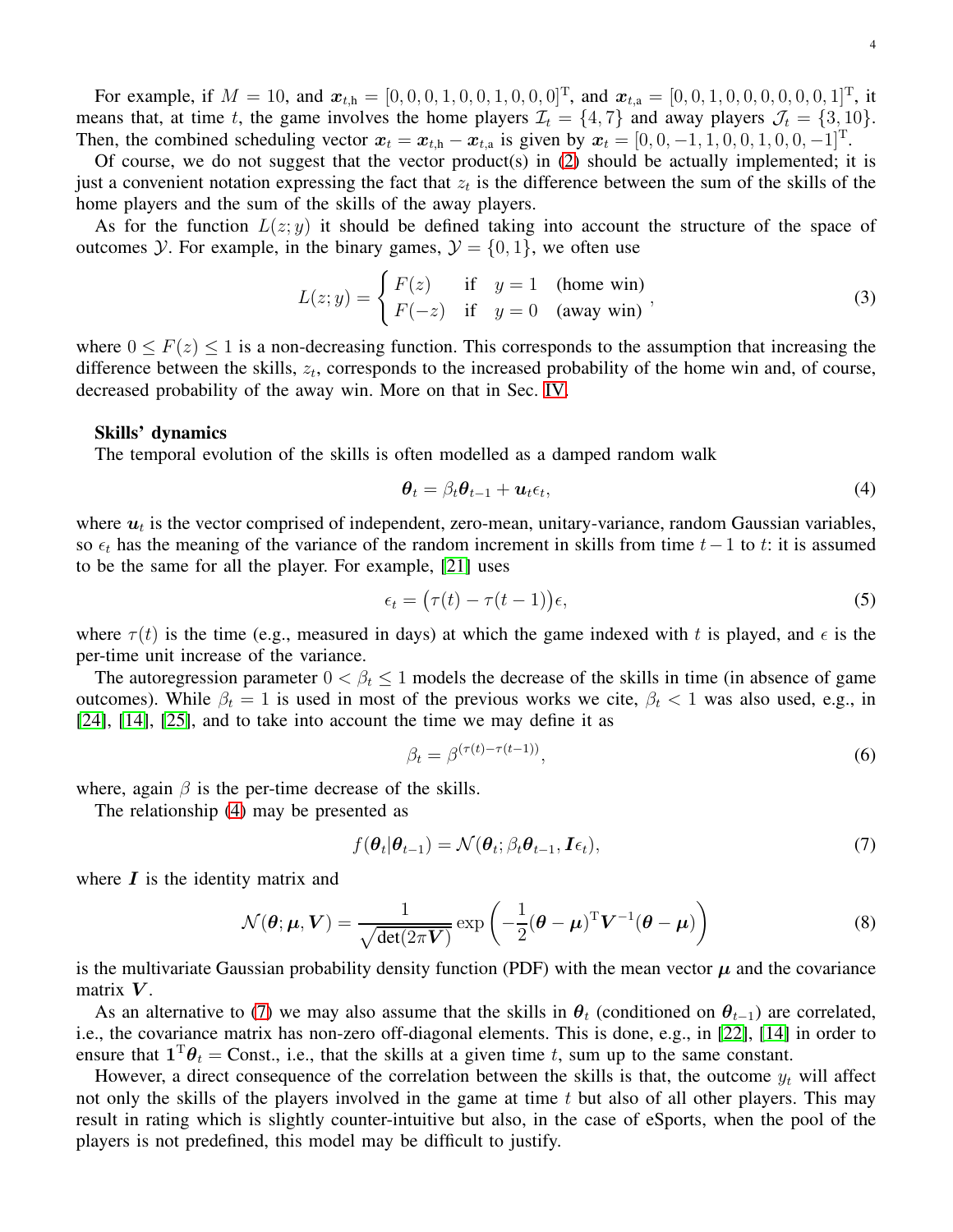We will thus use the model [\(7\)](#page-3-1) but we emphasize that our goal is not to justify particular assumptions underlying the skills-outcome model or the models for the skills' dynamics. We rather want to present a common framework which will i) show the relationship between the algorithms already known from the literature, and ii) allow us to create new online rating algorithms in a simple/transparent manner.

#### <span id="page-4-1"></span>III. ESTIMATION OF THE SKILLS

<span id="page-4-0"></span>If we suppose momentarily that the skills do not vary in time, i.e.,  $\theta_t = \theta$  (or  $\epsilon = 0$ ), the problem of finding the skills may be formulated under the maximum likelihood (ML) principle

$$
\hat{\boldsymbol{\theta}} = \underset{\boldsymbol{\theta}}{\operatorname{argmax}} \Pr \left\{ \underline{y}_T | \boldsymbol{\theta} \right\} = \underset{\boldsymbol{\theta}}{\operatorname{argmax}} \prod_{t=1}^T L(z_t/s; y_t)
$$
\n(9)

$$
= \underset{\theta}{\operatorname{argmax}} \sum_{t=1}^{T} \ell(z_t/s; y_t), \tag{10}
$$

where  $\ell(z_t/s; y_t) = \log L(z_t/s; y_t)$  is the log-likelihood, and we assumed that the observations  $y_t$ , when conditioned on the skills' difference,  $z_t$ , are independent.

The solution [\(9\)](#page-4-1) can be found uniquely if the log-likelihood  $\ell(\mathbf{x}_t^{\mathrm{T}}\boldsymbol{\theta}/s; y_t)$  is a concave function of  $\boldsymbol{\theta}$ which holds if  $\ell(z; y_t)$  is concave in z. This is the "mild" condition we referred to in Sec. [I](#page-0-1) and, in the rest of the work, we assume that this condition is satisfied.<sup>[3](#page-4-2)</sup>

Unlike the ML approach which finds a *point* estimate of the skills  $\theta$ , the Bayesian approach consists in finding the posterior *distribution* of the skills  $f(\theta | y_T)$ . But, because finding the distributions is usually intractable, they are often assumed to belong to a particular parametrically defined family and the Gaussian approximation is often adopted

<span id="page-4-3"></span>
$$
f(\boldsymbol{\theta}|\underline{y}_T) \approx \mathcal{N}(\boldsymbol{\theta}; \hat{\boldsymbol{\mu}}, \hat{\boldsymbol{V}}),\tag{11}
$$

where, to find  $\hat{\mu}$  we should calculate the mean from the posterior distribution  $f(\theta | y_T)$ . This also may be difficult, so we may prefer to set  $\hat{\mu} = \hat{\theta}$ , where  $\hat{\theta}$  is the mode of the distribution  $f(\theta | \underline{y}_T) \propto \Pr{\{\underline{y}_T | \theta\}} f(\theta)$ , and where  $f(\theta)$  reflect a priori knowledge about  $\theta$ . For the non-informative prior  $f(\theta)$  the mode  $\theta$ coincides with [\(9\)](#page-4-1).

While the problem of finding the posterior distribution of the skills is more general that finding the point estimate of the skills, with the model [\(11\)](#page-4-3), the mean  $\hat{\mu}$  may be treated as the maximum a posteriori (MAP) point estimate, and the covariance  $V$  expresses the uncertainity of the MAP estimation.

#### *A. Online rating*

The Bayesian approach to the online rating consists in finding the distribution of the skills  $\theta_t$  conditioned on the games' outcomes  $\underline{y}_t$ , i.e.,

$$
f(\boldsymbol{\theta}_t | \underline{y}_t) = f(\boldsymbol{\theta}_t | \underline{y}_{t-1}, y_t) \propto \Pr \{ y_t | \boldsymbol{\theta}_t \} \int f(\boldsymbol{\theta}_t, \boldsymbol{\theta}_{t-1} | \underline{y}_{t-1}, ) d\boldsymbol{\theta}_{t-1}
$$
(12)

<span id="page-4-4"></span>
$$
= \Pr \{ y_t | \boldsymbol{\theta}_t \} \int f(\boldsymbol{\theta}_t | \boldsymbol{\theta}_{t-1}) f(\boldsymbol{\theta}_{t-1} | \underline{y}_{t-1}) \, \mathrm{d} \boldsymbol{\theta}_{t-1}, \tag{13}
$$

where we exploited the Markovian property of [\(7\)](#page-3-1), i.e., the knowledge of  $\theta_{t-1}$  is sufficient to characterize the distribution of  $\theta_t$ .

The relationship [\(13\)](#page-4-4) allows us to calculate the distribution  $f(\theta_t | y_t)$  recursively, i.e., from  $f(\theta_{t-1} | y_{t-1})$ . This is what the online rating is actually about: as soon as the game outcomes become available, we estimate the (distribution of the) skills by exploiting the previously obtained estimation results. Such

<span id="page-4-2"></span><sup>3</sup>For that, it is necessary that  $\forall z, L''(z; y) L(z; y) \leq [L'(z; y)]^2$ .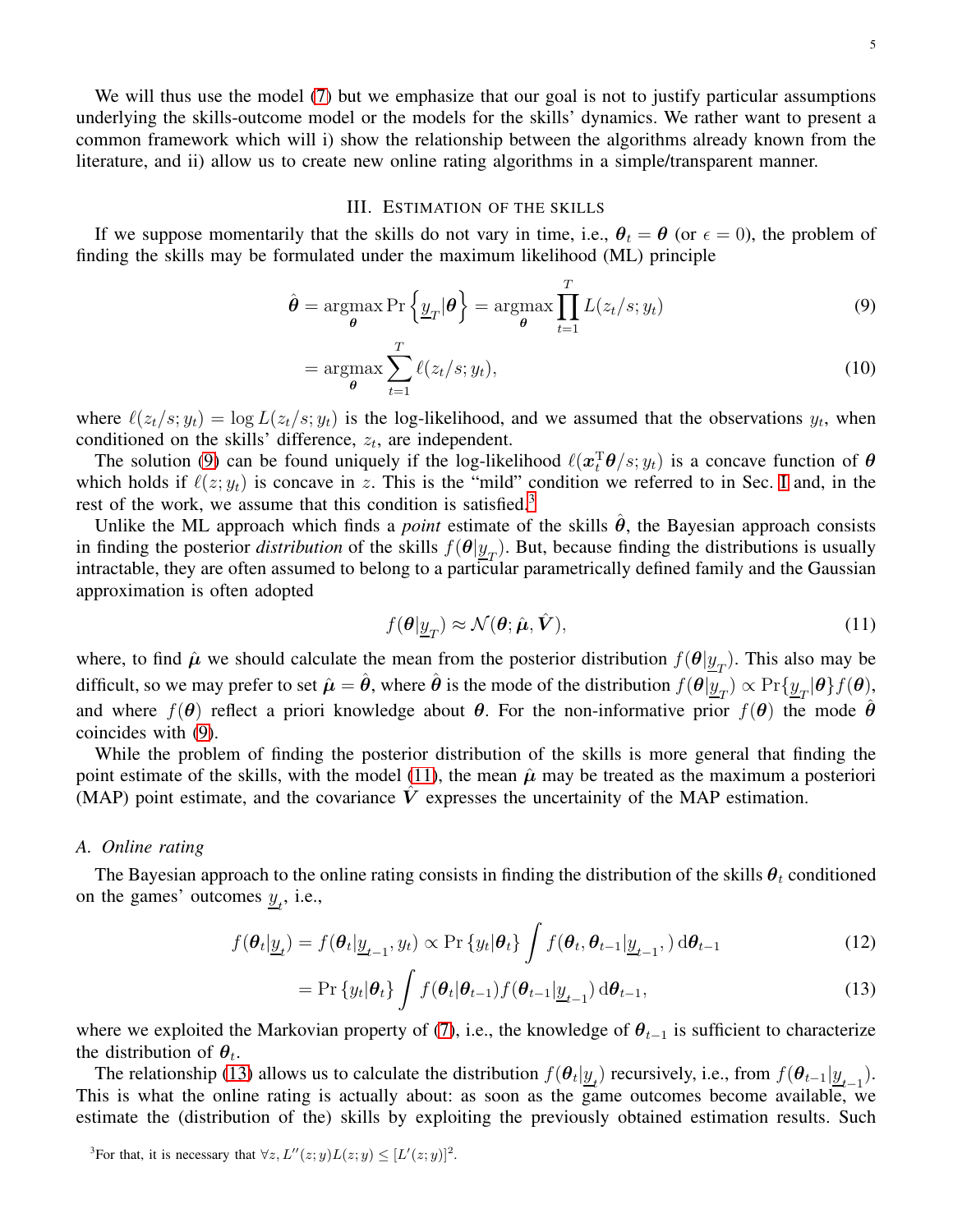recursive calculation of the posterior distribution from [\(13\)](#page-4-4) has been already dealt with, e.g., in [\[19\]](#page-21-0), [\[9\]](#page-20-7) which also recognized that the formulation [\(13\)](#page-4-4) underlies the well known Kalman filtering [\[27,](#page-21-8) Ch. 12-13].

In order to make [\(13\)](#page-4-4) tractable, [\[19\]](#page-21-0) (and many works that followed) rely on a Gaussian parametric representation of  $f(\theta_t | \underline{y}_t)$ , akin to [\(11\)](#page-4-3), i.e.,  $\tilde{f}(\theta_t | \underline{y}_t) = \mathcal{N}(\theta_t; \mu_t, V_t)$  which allows us to implement the approximate version of  $(13)$  as

$$
\hat{f}(\boldsymbol{\theta}_t | \underline{y}_t) = \Pr \{ y_t | \boldsymbol{\theta}_t \} \int f(\boldsymbol{\theta}_t | \boldsymbol{\theta}_{t-1}) \tilde{f}(\boldsymbol{\theta}_{t-1} | \underline{y}_{t-1}) \, d\boldsymbol{\theta}_{t-1}, \tag{14}
$$

$$
\tilde{f}(\boldsymbol{\theta}_t | \underline{y}_t) \propto \mathcal{P}\left[\hat{f}(\boldsymbol{\theta}_t | \underline{y}_t)\right],\tag{15}
$$

where  $\mathcal{P}[f(\theta)]$  is the operator projecting  $f(\theta)$  on the space of Gaussian distribution, of which we consider the following possible forms with varying degree of simplification

$$
\tilde{f}(\boldsymbol{\theta}_t | \underline{y}_t) = \begin{cases}\n\mathcal{N}(\boldsymbol{\theta}_t, \boldsymbol{\mu}_t, \boldsymbol{V}_t) & \text{matrix-covariance model} \\
\mathcal{N}(\boldsymbol{\theta}_t, \boldsymbol{\mu}_t, \text{diag}(\boldsymbol{v}_t)) & \text{vector-covariance model} \\
\mathcal{N}(\boldsymbol{\theta}_t, \boldsymbol{\mu}_t, v_t \boldsymbol{I}) & \text{scalar-covariance model}\n\end{cases}
$$
\n(16)

where diag(v) is the diagonal matrix with diagonal elements gathered in the vector v. The vector- and scalar-covariance models are particularly suited for online rating when the number of players, M, is large, because we only need to estimate a vector/scalar instead of  $M \times M$  covariance matrix. The vectorcovariance model is the basis for the derivation of the TrueSkill and Glicko algorithms.

The scalar-covariance model may be found in [\[28\]](#page-21-9) (with an additional assumption of the variance being constant) and is justified in the sports where players are uniformly scheduled to play throughout the season. Then, at any point of time, the number of games played is similar for all players so we can expect that the uncertainty (expressed by the variance) be similar for all the posterior estimates. On the other hand, in eSports, there may be significant differences between the number of games played by different players; in particular, the players who are new to the game should be characterised by a larger uncertainty then those who have been playing for a long time, and thus the scalar-covariance model may be inadequate.

The projection in [\(15\)](#page-5-0) is done by finding  $\tilde{f}(\theta_t | \underline{y}_t)$  which minimizes the Kullback-Leibler (KL) distance to the projection argument  $\hat{f}(\theta_t | \underline{y}_t)$ ; this is done using the following.

<span id="page-5-7"></span>**Proposition 1.** The parameters of the distribution [\(16\)](#page-5-1),  $\tilde{f}(\theta_t | \underline{y}_t)$ , closest to  $\hat{f}(\theta_t | \underline{y}_t)$  (in the sense of the *KL distance), should be set as follows:*

$$
\mu_t = \mathbb{E}[\theta_t | \underline{y}_t] \tag{17}
$$

$$
\boldsymbol{V}_t = \mathbb{E}[(\boldsymbol{\theta}_t - \boldsymbol{\mu}_t)(\boldsymbol{\theta}_t - \boldsymbol{\mu}_t)^{\mathrm{T}} | \underline{y}_t]
$$
\n(18)

$$
\boldsymbol{v}_t = \mathrm{di}(\boldsymbol{V}_t) \tag{19}
$$

$$
v_t = \frac{1}{M} \mathbf{1}^{\mathrm{T}} \boldsymbol{v}_t,\tag{20}
$$

where  $\textrm{di}(\bm{V})$  extracts the diagonal from the matrix  $\bm{V}$ , and  $v_t$  in [\(20\)](#page-5-2) calculates the arithmetic average *of the elements in*  $v_t$ .

## *Proof.* Appendix [A](#page-19-0)

So, to implement the projection  $\mathcal{P}[\cdot]$ , and irrespectively which covariance model in [\(16\)](#page-5-1) we decide to use, we must first calculate (exactly or approximately) the mean [\(17\)](#page-5-3) and the covariance [\(18\)](#page-5-4) from the distribution  $f(\theta_t | y_t)$ . In the case of the vector (respectively, the scalar)-covariance model, we obtain the vector  $v_t$  (respectively, the scalar  $v_t$ ) from the covariance matrix, via [\(19\)](#page-5-5) (respectively, via [\(20\)](#page-5-2)).

The algorithm based on the matrix-covariance model will be called a Kalman Filter (KF) rating and we show it in Sec. [III-B.](#page-6-0) We will use it in Sec. [III-C](#page-7-0) to show how the Simplified Kalman Filter (SKF) rating, based on the vector/scalar-covariance models may be obtained.

<span id="page-5-6"></span><span id="page-5-1"></span><span id="page-5-0"></span>6

<span id="page-5-5"></span><span id="page-5-4"></span><span id="page-5-3"></span><span id="page-5-2"></span> $\Box$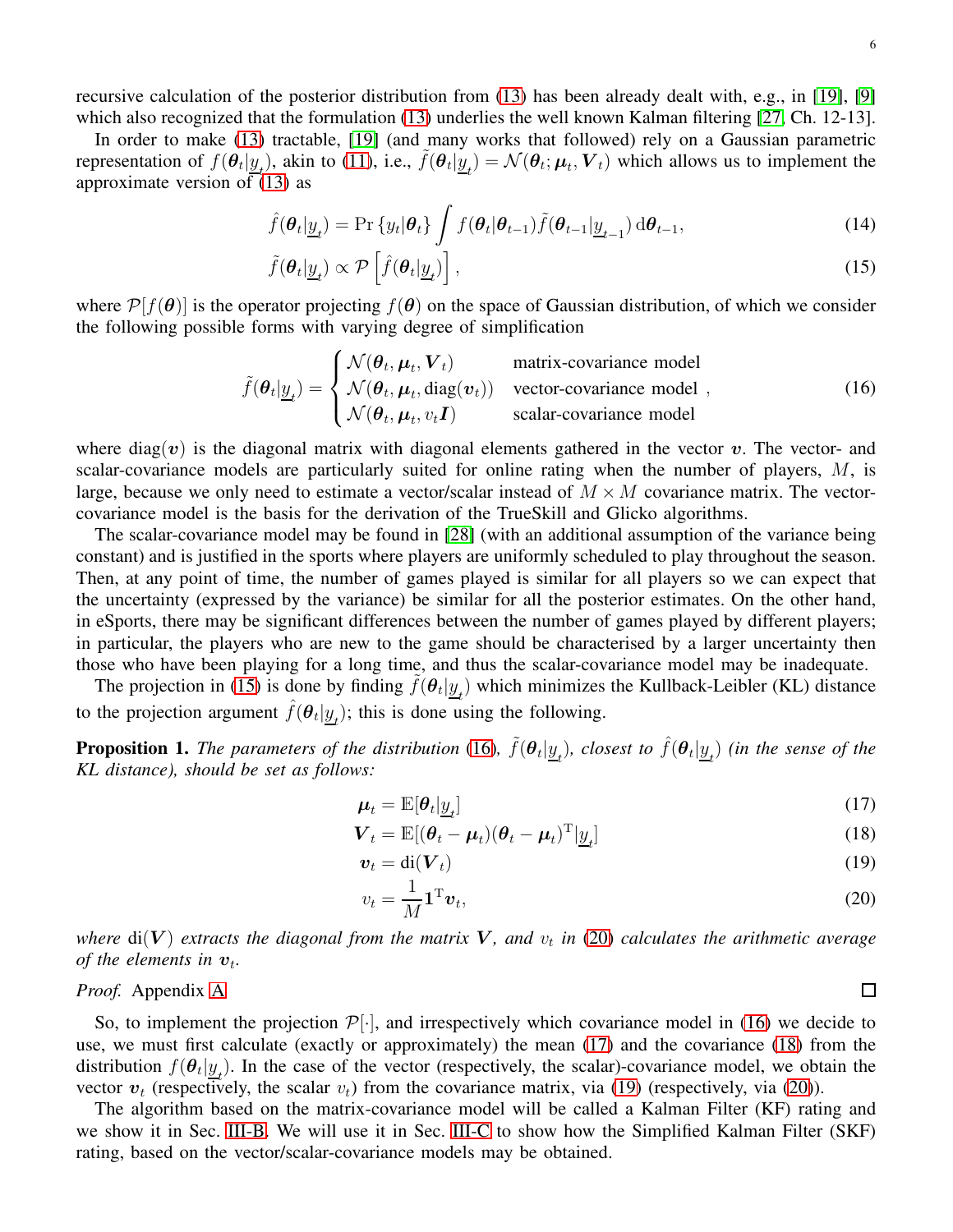# <span id="page-6-0"></span>*B. Kalman filter*

The integral in  $(14)$  is calculated from  $(8)$  and  $(7)$  as<sup>[4](#page-6-1)</sup>

$$
\int f(\boldsymbol{\theta}_t | \boldsymbol{\theta}_{t-1}) \tilde{f}(\boldsymbol{\theta}_{t-1} | \underline{y}_{t-1}) \, d\boldsymbol{\theta}_{t-1} = \mathcal{N}(\boldsymbol{\theta}_t; \beta_t \boldsymbol{\mu}_{t-1}, \overline{\boldsymbol{V}}_t), \tag{21}
$$

where

<span id="page-6-2"></span>
$$
\overline{\boldsymbol{V}}_t = \beta_t^2 \boldsymbol{V}_{t-1} + \epsilon_t \boldsymbol{I} \tag{22}
$$

is the covariances matrix of the skills at time t estimated from the observation  $\underline{y}_{t-1}$ .

Using  $(21)$  and  $(1)$  in  $(14)$  yields

$$
\hat{f}(\boldsymbol{\theta}_t | \underline{y}_t) \propto \exp(Q(\boldsymbol{\theta}_t))
$$
\n(23)

$$
Q(\boldsymbol{\theta}) = \ell(\boldsymbol{x}_t^{\mathrm{T}} \boldsymbol{\theta}/s; y_t) - \frac{1}{2} (\boldsymbol{\theta} - \beta_t \boldsymbol{\mu}_{t-1})^{\mathrm{T}} \overline{\boldsymbol{V}}_t^{-1} (\boldsymbol{\theta} - \beta_t \boldsymbol{\mu}_{t-1})
$$
(24)

and thus, by finding its mode

<span id="page-6-4"></span><span id="page-6-3"></span>
$$
\mu_t = \operatorname*{argmax}_{\theta} Q(\theta) \tag{25}
$$

and the inverse of the negated Hessian,  $V_t = [-\nabla_{\theta}^2 Q(\theta)]^{-1}|_{\theta=\mu_t}$ , we obtain the approximate solution to the projection

$$
\mathcal{P}[\hat{f}(\boldsymbol{\theta}_t | \underline{y}_t)] = \mathcal{N}(\boldsymbol{\theta}_t; \boldsymbol{\mu}_t, \boldsymbol{V}_t). \tag{26}
$$

We have to solve [\(25\)](#page-6-3) and this may be done by replacing  $\ell(\mathbf{x}_t^{\mathrm{T}}\boldsymbol{\theta}/s; y_t)$  with a quadratic approximation

$$
\tilde{\ell}(\boldsymbol{x}_t^{\mathrm{T}}\boldsymbol{\theta}/s; y_t) \approx \ell(\boldsymbol{x}_t^{\mathrm{T}}\boldsymbol{\theta}_0/s; y_t) + [\nabla_{\boldsymbol{\theta}}\ell(\boldsymbol{x}_t^{\mathrm{T}}\boldsymbol{\theta}_0/s; y_t)]^{\mathrm{T}}(\boldsymbol{\theta} - \boldsymbol{\theta}_0) + \frac{1}{2}(\boldsymbol{\theta} - \boldsymbol{\theta}_0)^{\mathrm{T}}\nabla_{\boldsymbol{\theta}}^2\ell(\boldsymbol{x}_t^{\mathrm{T}}\boldsymbol{\theta}_0/s; y_t)(\boldsymbol{\theta} - \boldsymbol{\theta}_0),
$$
\n(27)

obtained by developing  $\ell(\mathbf{x}_t^{\mathrm{T}}\boldsymbol{\theta};y_t)$  via Taylor series around  $\boldsymbol{\theta}_0$ , where the gradient and the Hessian of  $\ell(\boldsymbol{x}_t^{\mathrm{T}}\boldsymbol{\theta};y_t)$  are calculated as

$$
\nabla_{\theta} \ell(\boldsymbol{x}_t^{\mathrm{T}} \boldsymbol{\theta}; y_t) = \frac{1}{s} g(\boldsymbol{x}_t^{\mathrm{T}} \boldsymbol{\theta}/s; y_t) \boldsymbol{x}_t
$$
\n(28)

$$
\nabla_{\boldsymbol{\theta}}^2 \ell(\boldsymbol{x}_t^{\mathrm{T}} \boldsymbol{\theta}; y_t) = -\frac{1}{s^2} h(\boldsymbol{x}_t^{\mathrm{T}} \boldsymbol{\theta}/s; y_t) \boldsymbol{x}_t \boldsymbol{x}_t^{\mathrm{T}},
$$
\n(29)

with the first- and the second derivatives of the scalar function  $\ell(z; y_t)$  denoted as

$$
g(z; y_t) = \frac{\mathrm{d}}{\mathrm{d}z} \ell(z; y_t),\tag{30}
$$

$$
h(z; y_t) = -\frac{d^2}{dz^2} \ell(z; y_t); \tag{31}
$$

we note that  $h(z; y_t) > 0$  because  $\ell(z; y_t)$  is concave in z.

Replacing  $\ell(\cdot; y_t)$  with  $\tilde{\ell}(\cdot; y_t)$  in [\(24\)](#page-6-4), the mode [\(25\)](#page-6-3) is obtained when the gradient of  $Q(\theta)$  goes to zero, i.e.,

$$
\nabla_{\theta} Q(\theta)|_{\theta=\mu_t} \approx \frac{1}{s} g(\boldsymbol{x}_t^{\mathrm{T}} \boldsymbol{\theta}_0 / s; y_t) \boldsymbol{x}_t - \frac{1}{s^2} h(\boldsymbol{x}_t^{\mathrm{T}} \boldsymbol{\theta}_0 / s; y_t) \boldsymbol{x}_t \boldsymbol{x}_t^{\mathrm{T}} (\boldsymbol{\mu}_t - \boldsymbol{\theta}_0) - \overline{\boldsymbol{V}}_t^{-1} (\boldsymbol{\mu}_t - \beta_t \boldsymbol{\mu}_{t-1}) = \mathbf{0}, \quad (32)
$$

<span id="page-6-1"></span><sup>4</sup>We use the relationship  $\mathcal{N}(\theta; \mu_1, \mathbf{V}_1)\mathcal{N}(\theta; \mu_2, \mathbf{V}_2) = \mathcal{N}(\theta; \mu_3, \mathbf{V}_3)\mathcal{N}(\mu_1; \mu_2; \mathbf{V}_1 + \mathbf{V}_2)$  [\[29,](#page-21-10) Ch. 8.4].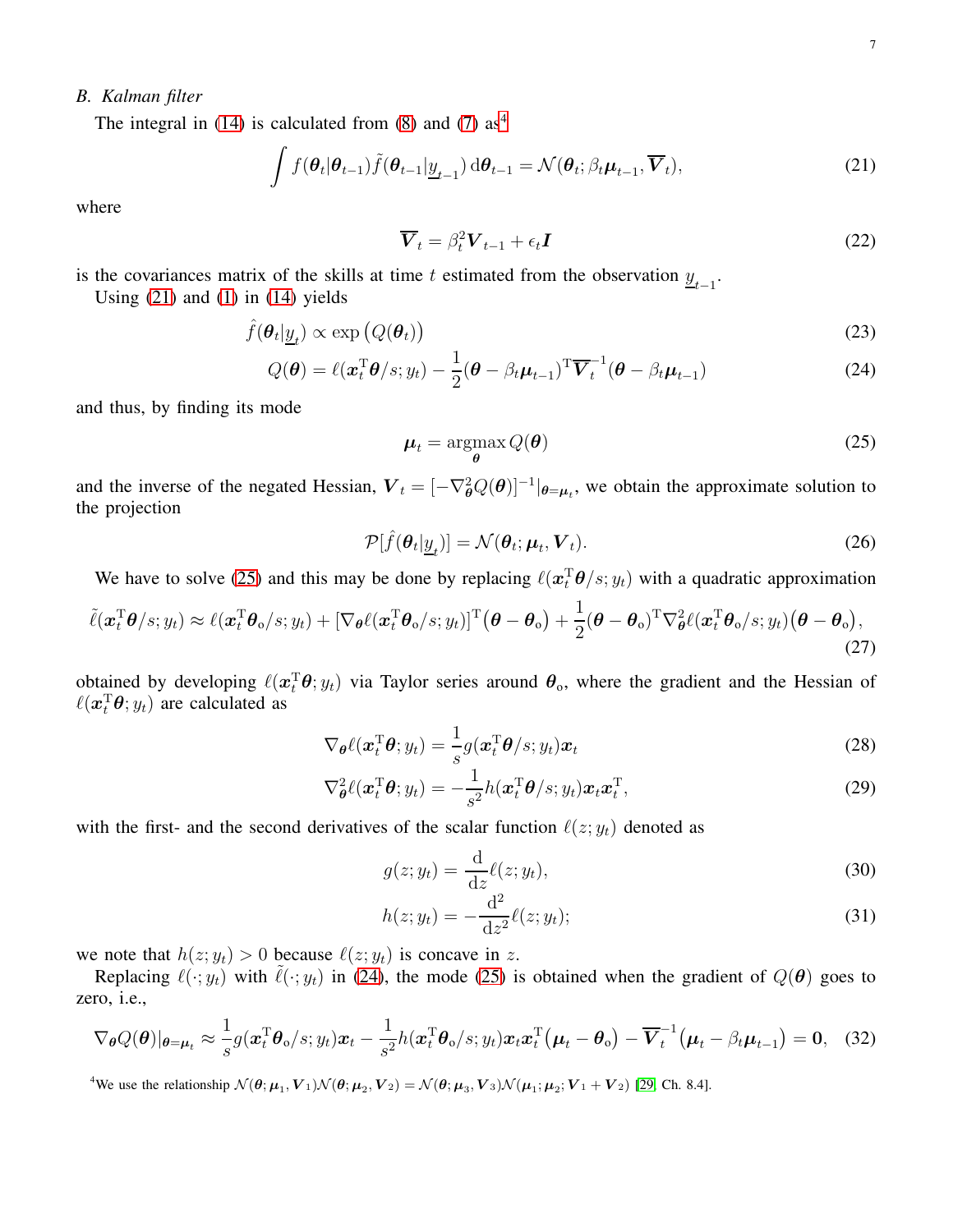which is solved by

$$
\boldsymbol{\mu}_t = \boldsymbol{V}_t \Big[ \boldsymbol{x}_t \big( \frac{1}{s} g(\boldsymbol{x}_t^{\mathrm{T}} \boldsymbol{\theta}_0 / s; y_t) + \frac{1}{s^2} h(\boldsymbol{x}_t^{\mathrm{T}} \boldsymbol{\theta}_0 / s; y_t) \boldsymbol{x}_t^{\mathrm{T}} \boldsymbol{\theta}_0 \big) + \overline{\boldsymbol{V}}_t^{-1} \beta_t \boldsymbol{\mu}_{t-1} \Big], \tag{33}
$$

where

$$
\boldsymbol{V}_t = \left[\frac{1}{s^2}h(\boldsymbol{x}_t^{\mathrm{T}}\boldsymbol{\theta}_0/s; y_t)\boldsymbol{x}_t\boldsymbol{x}_t^{\mathrm{T}} + \overline{\boldsymbol{V}}_t^{-1}\right]^{-1} \tag{34}
$$

<span id="page-7-2"></span><span id="page-7-1"></span>
$$
= \overline{\boldsymbol{V}}_t - \overline{\boldsymbol{V}}_t \boldsymbol{x}_t \boldsymbol{x}_t^{\mathrm{T}} \overline{\boldsymbol{V}}_t \frac{h(\boldsymbol{x}_t^{\mathrm{T}} \boldsymbol{\theta}_0 / s; y_t)}{s^2 + h(\boldsymbol{x}_t^{\mathrm{T}} \boldsymbol{\theta}_0 / s; y_t) \omega_t},
$$
(35)

 $\omega_t = \mathbf{x}_t^{\mathrm{T}} \overline{\mathbf{V}}_t \mathbf{x}_t$ , and [\(35\)](#page-7-1) is obtained via matrix inversion lemma [\[27,](#page-21-8) Sec. 4.11].

Combining [\(35\)](#page-7-1) with [\(33\)](#page-7-2) yields

$$
\boldsymbol{\mu}_t = \beta_t \boldsymbol{\mu}_{t-1} + \overline{\boldsymbol{V}}_t \boldsymbol{x}_t \frac{sg(\boldsymbol{x}_t^{\mathrm{T}} \boldsymbol{\theta}_0 / s; y_t) + h(\boldsymbol{x}_t^{\mathrm{T}} \boldsymbol{\theta}_0 / s; y_t) \boldsymbol{x}_t^{\mathrm{T}} (\boldsymbol{\theta}_0 - \beta_t \boldsymbol{\mu}_{t-1})}{s^2 + h(\boldsymbol{x}_t^{\mathrm{T}} \boldsymbol{\theta}_0 / s; y_t) \omega_t}.
$$
(36)

After this first update, a further refinement may be obtained by alternating between [\(36\)](#page-7-3) and the reassignment  $\theta_0 \leftarrow \mu_t$  but, of course, it is much easier to use just one iteration with  $\theta_0 = \beta_t \mu_{t-1}$ , which yields a simple update of the skills' mean and covariance matrix, and that defines the KF rating:

<span id="page-7-3"></span>
$$
\overline{\bm{V}}_t \leftarrow \beta_t^2 \bm{V}_{t-1} + \epsilon_t \bm{I} \tag{37}
$$

<span id="page-7-6"></span>
$$
\omega_t \leftarrow \boldsymbol{x}_t^{\mathrm{T}} \overline{\boldsymbol{V}}_t \boldsymbol{x}_t \tag{38}
$$

$$
g_t \leftarrow g(\beta_t \boldsymbol{x}_t^{\mathrm{T}} \boldsymbol{\mu}_{t-1} / s; y_t)
$$
(39)

<span id="page-7-9"></span>
$$
h_t \leftarrow h(\beta_t \mathbf{x}_t^{\mathrm{T}} \boldsymbol{\mu}_{t-1} / s; y_t)
$$
  

$$
\boldsymbol{\mu}_t \leftarrow \beta_t \boldsymbol{\mu}_{t-1} + \overline{\boldsymbol{V}}_t \mathbf{x}_t \frac{s g_t}{s} \tag{41}
$$

<span id="page-7-5"></span><span id="page-7-4"></span>
$$
\boldsymbol{\mu}_t \leftarrow \beta_t \boldsymbol{\mu}_{t-1} + \boldsymbol{V}_t \boldsymbol{x}_t \frac{\partial \boldsymbol{y}_t}{\partial \boldsymbol{x}_t^2 + h_t \omega_t} \tag{41}
$$
\n
$$
h_t \leftarrow h(\beta_t \boldsymbol{x}_t^{\mathrm{T}} \boldsymbol{\mu}_t / s; y_t) \tag{42}
$$

$$
\mathbf{V}_t \leftarrow \overline{\mathbf{V}}_t - \overline{\mathbf{V}}_t \mathbf{x}_t \mathbf{x}_t^{\mathrm{T}} \overline{\mathbf{V}}_t \frac{h_t}{s^2 + h_t \omega_t},\tag{43}
$$

where [\(43\)](#page-7-4) is obtained from [\(35\)](#page-7-1) by setting  $\theta_0 \leftarrow \beta_t \mu_t$ . On the other hand, since we are in the realm of approximations, we might also use  $\theta_0 = \beta_t \mu_{t-1}$  in [\(35\)](#page-7-1), which amounts to ignoring/removing [\(42\)](#page-7-5); this is what we do in the rest of this work.

The initialization is done by  $V_0 \leftarrow v_0 I$ , where  $v_0$  is the prior variances of the skills.

## <span id="page-7-0"></span>*C. Simplified Kalman Filters and Stochastic Gradient*

We can now translate [\(37\)](#page-7-6)-[\(43\)](#page-7-4) taking into account the fact that the matrices are diagonal, i.e., by replacing  $V_t$  with diag( $v_t$ ); this yields the following equations of the *vector-covariance* Simplified Kalman Filter (vSKF) rating:

$$
\overline{v}_t \leftarrow \beta_t^2 v_{t-1} + \epsilon_t \mathbf{1}
$$
\n(44)

$$
\omega_t \leftarrow \sum_{m \in \{\mathcal{I}_t, \mathcal{J}_t\}} \overline{v}_{t,m} \tag{45}
$$

$$
g_t \leftarrow g(\beta_t \mathbf{x}_t^{\mathrm{T}} \boldsymbol{\mu}_{t-1}/s; y_t)
$$
\n
$$
h_t \leftarrow h(\beta_t \mathbf{x}_t^{\mathrm{T}} \boldsymbol{\mu}_{t-1}/s; y_t)
$$
\n(46)

$$
\begin{vmatrix}\nh_t \leftarrow h(\beta_t \mathbf{x}_t^{\mathrm{T}} \boldsymbol{\mu}_{t-1} / s; y_t) \\
\boldsymbol{\mu}_t \leftarrow \beta_t \boldsymbol{\mu}_{t-1} + \overline{\boldsymbol{\eta}}_t \odot \mathbf{x}_t - \frac{s g_t}{\sigma^2} \tag{48}
$$

$$
\boldsymbol{\mu}_t \leftarrow \beta_t \boldsymbol{\mu}_{t-1} + \overline{\boldsymbol{v}}_t \odot \boldsymbol{x}_t \frac{\partial \boldsymbol{g}_t}{\partial \boldsymbol{x}_t + \boldsymbol{h}_t \omega_t} \tag{48}
$$

<span id="page-7-8"></span><span id="page-7-7"></span>
$$
\boldsymbol{v}_t \leftarrow \overline{\boldsymbol{v}}_t \odot \left(1 - \overline{\boldsymbol{v}}_t \odot |\boldsymbol{x}_t| \frac{h_t}{s^2 + h_t \omega_t}\right), \tag{49}
$$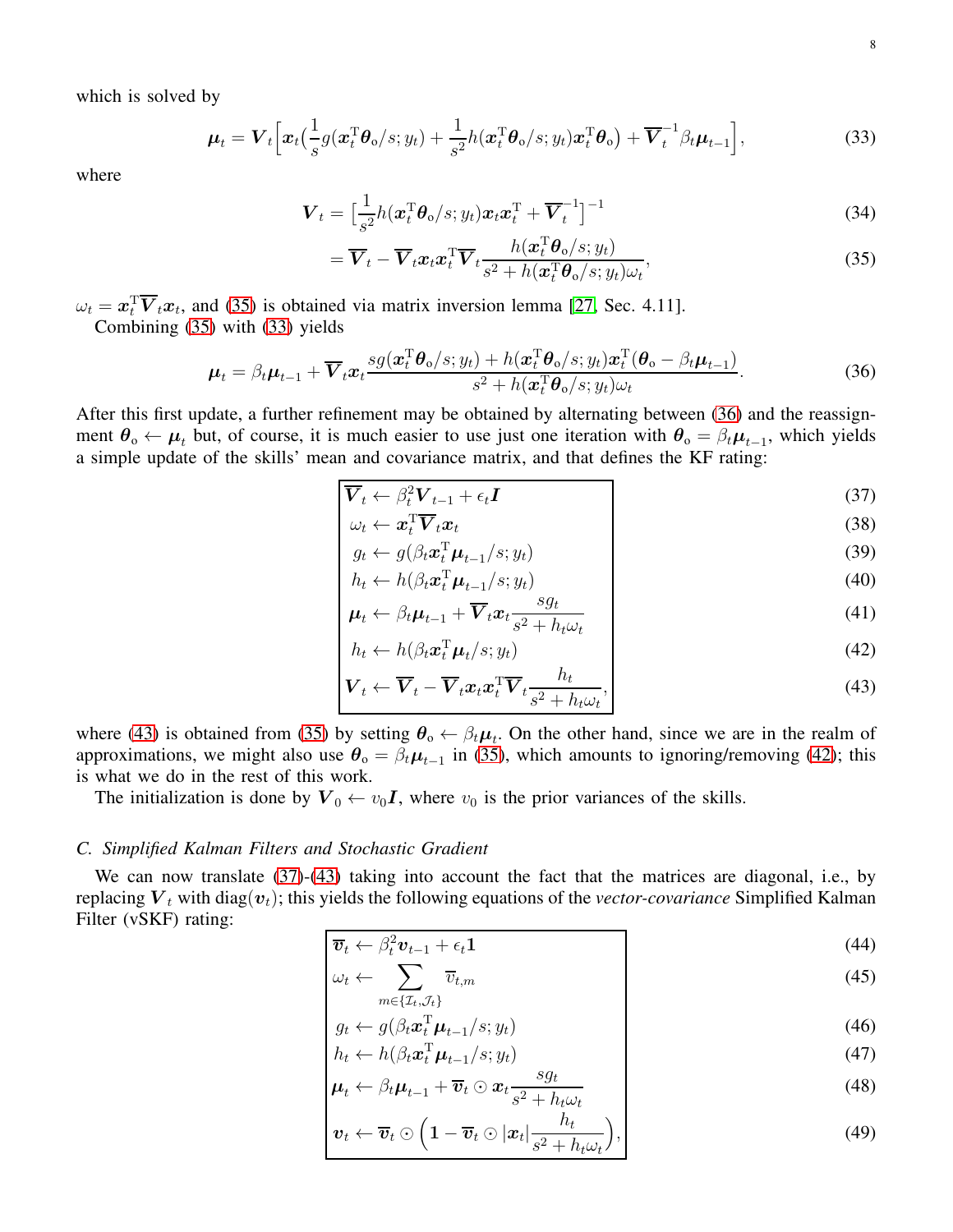where  $\odot$  denotes the element-by-element multiplication, and the initialization is done as  $v_0 \leftarrow v_0 \mathbf{1}$ .

In particular, exploiting the form of the scheduling vector  $x_t$  (with elements  $x_{t,m} \in \{-1,0,1\}$ ), we see that the players who are not involved in the game ( $m \notin \{\mathcal{I}_t, \mathcal{J}_t\}$  and thus  $x_{t,m} = 0$ ), are updated as

$$
\mu_{t,m} = \beta_t \mu_{t-1,m},\tag{50}
$$

$$
v_{t,m} = \beta_t^2 v_{t-1,m} + \epsilon_t. \tag{51}
$$

Most often  $\beta_t = 1$  will be used and then the means of the skills do not change, but the variance grows with  $t$ . This is compatible with the intuition we have about the rating procedure: the players not involved in the game should not change their mean (remember, the mean is approximated by the mode, thus it should be interpreted as the ML estimate of the skill), while the growing variance corresponds to increased uncertainty about the skills' values due to passed time.

It is worthwhile to note that a similar algorithm was proposed in [\[30\]](#page-21-11) for  $\ell(z; y)$  being a quadratic function, i.e., in the context in which the Kalman algorithm is conventionally used.

As for the scalar-covariance model, we have to replace  $v_t$  with  $v_t1$  in the vSKF rating, which will yield the following equations of the *scalar-covariance* Simplified Kalman Filter (sSKF) rating:

$$
\overline{v}_t \leftarrow \beta_t^2 v_{t-1} + \epsilon_t \tag{52}
$$

$$
\omega_t \leftarrow 2F\overline{v}_t \tag{53}
$$

$$
g_t \leftarrow g(\beta_t \boldsymbol{x}_t^{\mathrm{T}} \boldsymbol{\mu}_{t-1} / s; y_t)
$$
  
\n
$$
h_t \leftarrow h(\beta_t \boldsymbol{x}_t^{\mathrm{T}} \boldsymbol{\mu}_{t-1} / s; y_t)
$$
\n(55)

$$
\begin{vmatrix}\nh_t \leftarrow h(\beta_t \mathbf{x}_t^{\mathrm{T}} \boldsymbol{\mu}_{t-1} / s; y_t) \\
\boldsymbol{\mu}_t \leftarrow \beta_t \boldsymbol{\mu}_{t-1} + \overline{v}_t \mathbf{x}_t \frac{sg_t}{s^2 + h_t \omega_t}\n\end{vmatrix}
$$
\n(55)

$$
v_t \leftarrow \overline{v}_t \left( 1 - \frac{\omega_t}{M} \frac{h_t}{s^2 + h_t \omega_t} \right), \tag{57}
$$

where  $F = |\mathcal{I}_t| = |\mathcal{J}_t|$  and the initialization requires setting  $v_0$ .

Another simplification is obtained if we assume that the variance  $\overline{v}_t$  is constant across time t, i.e.,  $\overline{v}_t = \overline{v}$ , as done also in [\[28\]](#page-21-9). We obtain then the *fixed-variance* Simplified Kalman Filter (fSKF)

$$
g_t \leftarrow g(\beta_t \boldsymbol{x}_t^{\mathrm{T}} \boldsymbol{\mu}_{t-1}/s; y_t)
$$
\n(58)

$$
h_t \leftarrow h(\beta_t \mathbf{x}_t^{\mathrm{T}} \boldsymbol{\mu}_{t-1} / s; y_t)
$$
 (59)

$$
\boldsymbol{\mu}_t \leftarrow \beta_t \boldsymbol{\mu}_{t-1} + \overline{v} \boldsymbol{x}_t \frac{s g_t}{s^2 + h_t 2F \overline{v}},\tag{60}
$$

where the initialization requires setting  $\overline{v}$ .

All the Simplified Kalman Filter (SKF) rating algorithm adjust the mean in the direction of the gradient,  $g_t$ , of the log-likelihood  $\ell(z_t/s; y_t)$ ; they differ in the way the adjustment step is calculated from the previous results which mostly depends on the the second-order derivative,  $h_t$ .

And finally, ignoring  $h_t$ , [\(60\)](#page-8-0) may be written as

<span id="page-8-1"></span><span id="page-8-0"></span>
$$
\boldsymbol{\mu}_t \leftarrow \boldsymbol{\mu}_{t-1} + \overline{v}/s \boldsymbol{x}_t g_t, \tag{61}
$$

which is the same as the stochastic gradient (SG) algorithm with the adaptation step being proportional to  $\overline{v}$ , the latter has the meaning of the posterior variance of the skills (which we suppose to be known).

As we will see, depending on the model, ignoring  $h_t$  may make sense. In particular, using the Bradley-Terry or the Davidson models, we obtain  $\lim_{|z|\to\infty} h(z; y_t) = 0$ , see [\(72\)](#page-9-1) and [\(76\)](#page-10-0). That is, for large differences between the skills, the second derivative of  $\ell(z; y_t)$ , may indeed be close to zero.

At this point it is useful to comment on the use of the scale. While in practice,  $s = 400$ , e.g., [\[31\]](#page-21-12), [\[32\]](#page-21-13), [\[33\]](#page-21-14) or  $s = 600$  [\[34\]](#page-21-15) were applied, the value of s is entirely arbitrary and, actually, irrelevant from the algorithmic point of view, as stated in the following: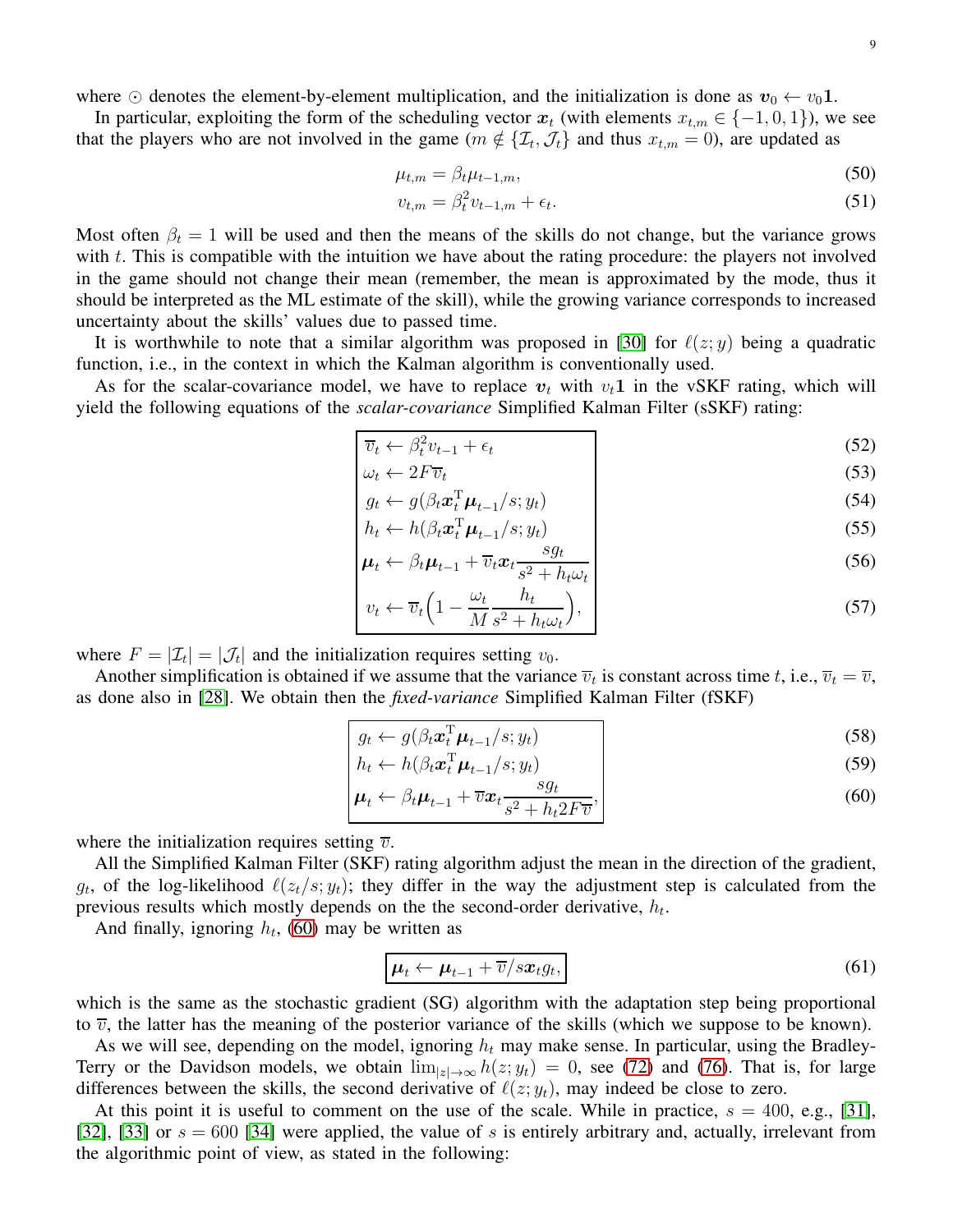<span id="page-9-7"></span><span id="page-9-6"></span><span id="page-9-4"></span> $\Box$ 

<span id="page-9-2"></span>**Proposition 2.** We denote by  $\mu_t(s, v_0, \epsilon)$  and by  $\bm{V}_t(s, v_0, \epsilon)$  the mean and the covariance matrix of the *skills obtained using the KF algorithm with the scale s, and initialization parameters*  $v_0$  *and*  $\epsilon$ *. Then* 

$$
\boldsymbol{\mu}_t(s, s^2v_0, s^2\epsilon) = s\boldsymbol{\mu}_t(1, v_0, \epsilon)
$$
\n(62)

$$
\mathbf{V}_t(s, s^2 v_0, s^2 \epsilon) = s^2 \mathbf{V}_t(1, v_0, \epsilon).
$$
 (63)

For the vSKF algorithm we will obtain  $v_t(s, s^2v_0, s^2\epsilon) = s^2v_t(1, v_0, \epsilon)$  while for the sSKF algorithm,  $v_t(s, s^2v_0, s^2\epsilon) = s^2v_t(1, v_0, \epsilon)$ , where  $v_t$  and  $v_t$  are shown to depend on  $v_0$  and  $\epsilon$ . On the other hand, for *the fSKF and the SG, the mean depends solely on*  $\overline{v}$  *and thus we obtain*  $\mu_t(s, s^2\overline{v}) = s\mu_t(1, \overline{v})$ *.* 

## *Proof.* See Appendix [B.](#page-19-1)

Proposition [2](#page-9-2) simply says that the scale, s, is not identifiable from the data so we can ignore it, e.g., use s = 1 (which simplifies the notation) and adjust only the parameters  $\beta$ ,  $\epsilon$ , and  $v_0$ . The scale may be then included in the final results by multiplying the means  $\mu_t$  (by s) and the co-/variances  $V_t$ ,  $v_t$ , or  $v_t$  (by  $s^2$ ).

Nevertheless, by introducing the scale we are able to compare our rating algorithms with those that can be found in the literature.

In particular, we can rewrite [\(61\)](#page-8-1)

$$
\boldsymbol{\mu}_t \leftarrow \boldsymbol{\mu}_{t-1} + K s \boldsymbol{x}_t g_t, \tag{64}
$$

where we use  $\overline{v} = Ks^2$  with K being the adaptation step defined for the scale  $s = 1$ . Since K should be seen as the variance  $\overline{v}$ , it clarifies the well-known variable-step strategy in the SG adaptation, where the step  $K$  is decreased after many games are played: this is when the posterior variance decreases.

## IV. FROM SKILLS-OUTCOME MODELS TO NEW ONLINE RATINGS

<span id="page-9-0"></span>We will turn to the popular skills-outcome models that has been often used and find the functions  $g(z; y_t)$  and  $h(z; y_t)$  which must be used in the KF and the SKF algorithms

• Thurston model [\[4\]](#page-20-2) (binary games) uses  $y_t = 0$  for the away win and  $y_t = 1$  for the home win:

$$
L(z; y_t) = \Phi(z) \, \mathbb{I}[y_t = 1] + \Phi(-z) \, \mathbb{I}[y_t = 0], \tag{65}
$$

$$
g(z; y_t) = V(z) \mathbb{I}[y_t = 1] - V(-z) \mathbb{I}[y_t = 0],
$$
\n(66)

$$
h(z; y_t) = W(z) \mathbb{I}[y_t = 1] + W(-z) \mathbb{I}[y_t = 0],
$$
\n(67)

where  $\Phi(z) = \int_{-\infty}^{z} \overline{\mathcal{N}}(t) dt$ ,  $\overline{\mathcal{N}}(t) = \mathcal{N}(t; 0, 1)$ , and

$$
V(z) = \frac{\overline{\mathcal{N}(z)}}{\Phi(z)},\tag{68}
$$

$$
W(z) = -V'(z) = V(z)(z + V(z)).
$$
\n(69)

• Bradley-Terry model [\[5\]](#page-20-3) (binary games), with  $y_t = 0$  (away win) and  $y_t = 1$  (home win)

$$
L(z; y_t) = F_L(z) \mathbb{I}[y_t = 1] + F_L(-z) \mathbb{I}[y_t = 0],
$$
\n(70)

$$
g(z; y_t) = \ln 10 (y_t - F_L(z)),
$$
\n(71)

$$
h(z; y_t) = (\ln 10)^2 F_{\rm L}(z) F_{\rm L}(-z),\tag{72}
$$

where we use the logistic function

<span id="page-9-8"></span><span id="page-9-5"></span><span id="page-9-3"></span><span id="page-9-1"></span>
$$
F_{\mathcal{L}}(z) = \frac{1}{1 + 10^{-z}}.\tag{73}
$$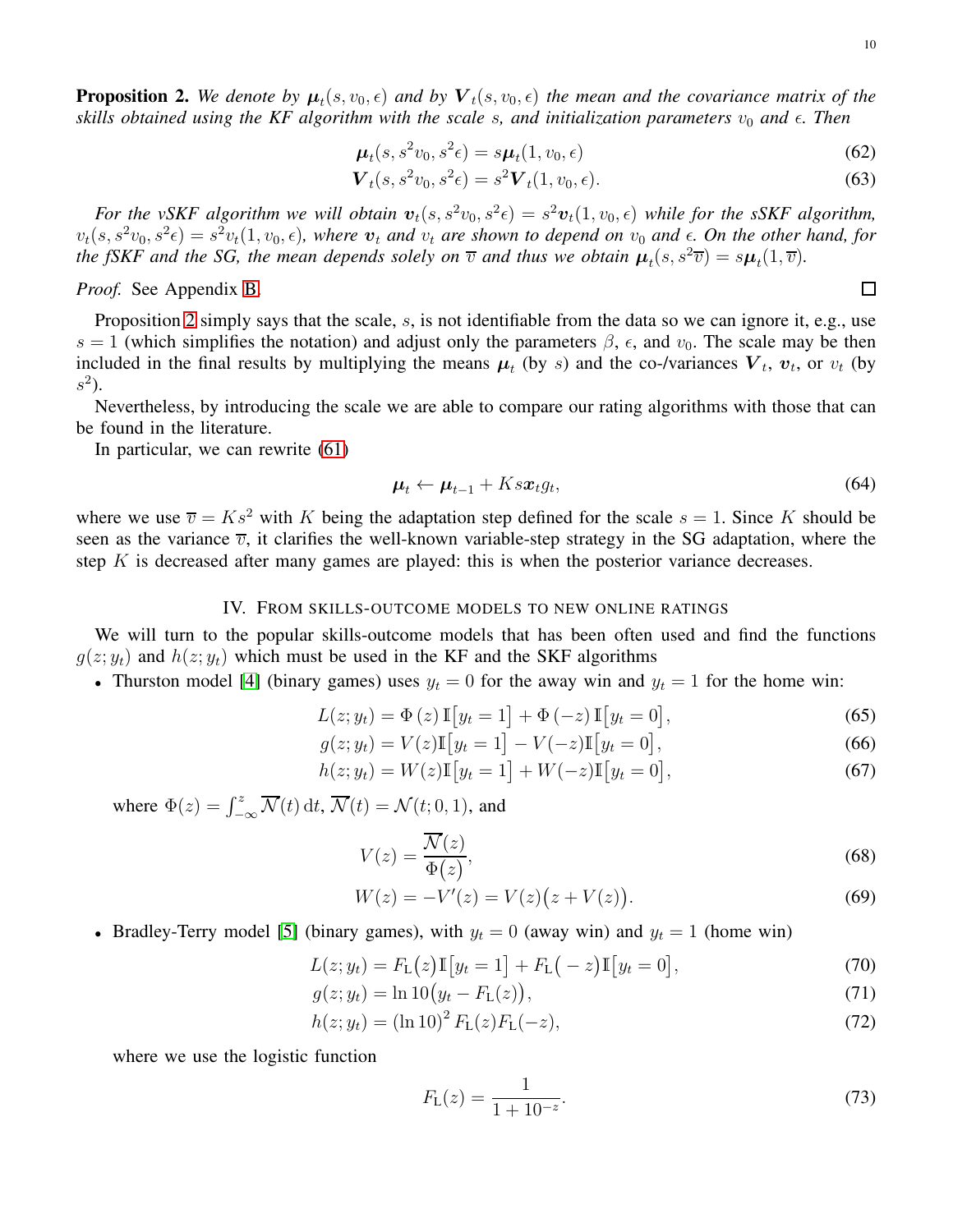• Davidson draw model [\[7\]](#page-20-5), [\[35\]](#page-21-16) with  $y_t = 0$  (away win), and  $y_t = 1$  (draw), and  $y_t = 2$  (home win)

$$
L(z; y_t) = F_D(-z)\mathbb{I}[y_t = 0] + \kappa \sqrt{F_D(-z)F_D(z)}\mathbb{I}[y_t = 1] + F_D(z)\mathbb{I}[y_t = 2],
$$
(74)  

$$
g(z; y_t) = 2\ln 10(\hat{y}_t - G_D(z))
$$
(75)

$$
g(z; y_t) = 2 \ln 10(\hat{y}_t - G_D(z))
$$
\n
$$
h(z; y_t) = (\ln 10)^2 \frac{\kappa 10^z + 4 + \kappa 10^{-z}}{(10z + \mu + 10^{-z})^2},
$$
\n(76)

$$
h(z; y_t) = (\ln 10)^2 \frac{\ln 1 + \ln 10}{(10^2 + \kappa + 10^{-2})^2},\tag{76}
$$

where  $\hat{y}_t = \frac{1}{2}$  $\frac{1}{2}y$  may be treated as the "score" of the game, and

<span id="page-10-7"></span><span id="page-10-1"></span><span id="page-10-0"></span>
$$
F_{\mathcal{D}}(z) = \frac{10^z}{10^{-z} + \kappa + 10^z},\tag{77}
$$

$$
G_{\rm D}(z) = \frac{10^z + \kappa/2}{10^{-z} + \kappa + 10^z}.\tag{78}
$$

Note that setting  $\kappa = 0$ , i.e., removing the possibility of draws, we obtain  $F_L(z) = G_D(z/2)$ , i.e., we recover the equations of the Bradley-Terry model with halved scale. A simple, but less obvious observation is that, setting  $\kappa = 2$ , we obtain  $G_D(z) = F_L(z)$  and thus  $g(z; y_t)$  in [\(71\)](#page-9-3) is half of [\(75\)](#page-10-1). A direct consequence, observed in [\[35\]](#page-21-16), is that, even if the Bradley-Terry and the Davidson models are different, their SG updates [\(61\)](#page-8-1) may be identical.

## <span id="page-10-6"></span>*A. Comparison with TrueSkill algorithm*

The TrueSkill algorithms is derived assuming that, for given skills  $\theta_t$ , the outcome,  $y_t$ , is obtained by discretization of a variable  $d_t = z_t + u_t = \boldsymbol{x}_t^{\mathrm{T}} \boldsymbol{\theta}_t + u_t$ , i.e.,

<span id="page-10-5"></span>
$$
y_t = \mathbb{I}\big[d_t \ge 0\big],\tag{79}
$$

where  $u_t$  is a zero-mean Gaussian variance with variance  $\sigma^2$ . Thus,  $\Pr \{y_t = y | z_t\} = L(z_t / \sigma; y)$ , where  $L(\cdot, \cdot)$  is given by the Thurston equation [\(65\)](#page-9-4). So while  $\sigma^2$  is the variance of the variable  $u_t$ , we may also treat  $\sigma$  as the scale in the Thurston model.<sup>[5](#page-10-2)</sup>

Considering the binary games, the TrueSkill algorithm, described in [\[36\]](#page-21-17) and [\[1\]](#page-20-17) for two players, may be summarized as follows (for  $m \in \{i_t, j_t\}$ ):

$$
\overline{\boldsymbol{v}}_t \leftarrow \boldsymbol{v}_{t-1} + \epsilon \mathbf{1},\tag{80}
$$

$$
\omega_t \leftarrow \overline{v}_{t,i_t} + \overline{v}_{t,j_t},\tag{81}
$$

$$
\tilde{\sigma}_t \leftarrow \sigma \sqrt{1 + \omega_t / \sigma^2},\tag{82}
$$

$$
\tilde{g}_t \leftarrow g(\boldsymbol{x}_t^{\mathrm{T}} \boldsymbol{\mu}_{t-1} / \tilde{\sigma}_t; y_t), \tag{83}
$$

<span id="page-10-4"></span><span id="page-10-3"></span>
$$
\tilde{h}_t \leftarrow h(\boldsymbol{x}_t^{\mathrm{T}} \boldsymbol{\mu}_{t-1} / \tilde{\sigma}_t; y_t), \tag{84}
$$

$$
\mu_{t,m} \leftarrow \mu_{t-1,m} + x_{t,m} \overline{v}_{t,m} \frac{\tilde{g}_t \sigma}{\sigma^2 \sqrt{1 + \omega_t / \sigma^2}},
$$
\n(85)

$$
v_{t,m} \leftarrow \overline{v}_{t,m} \left( 1 - \frac{\overline{v}_{t,m} \tilde{h}_t}{\sigma^2 + \omega_t} \right),\tag{86}
$$

where  $h(\cdot; \cdot)$  and  $g(\cdot; \cdot)$  are derived in [\(65\)](#page-9-4)-[\(69\)](#page-9-5) for the Thurston model.

The differences with the vSKF algorithm are the following: i) the scale used to calculate the fist and the second derivatives is increased by the factor  $\sqrt{1 + \omega_t/\sigma^2}$ , and ii) the denominator of the update terms in [\(85\)](#page-10-3) and [\(86\)](#page-10-4) is not affected by  $h_t$  as it is the case in the corresponding equations [\(48\)](#page-7-7) and [\(49\)](#page-7-8) of the vSKF algorithm. In particular, knowing that  $\omega_t h_t \leq \omega_t$ , we see that the posterior variance  $v_{t,m}$  decreases faster in the vSKF algorithm than it does in the TrueSkill algorithm.

<span id="page-10-2"></span><sup>&</sup>lt;sup>5</sup>To be more precise, the variance  $\sigma^2$  in the TrueSkill algorithm is proportional to the number of players in the team, F.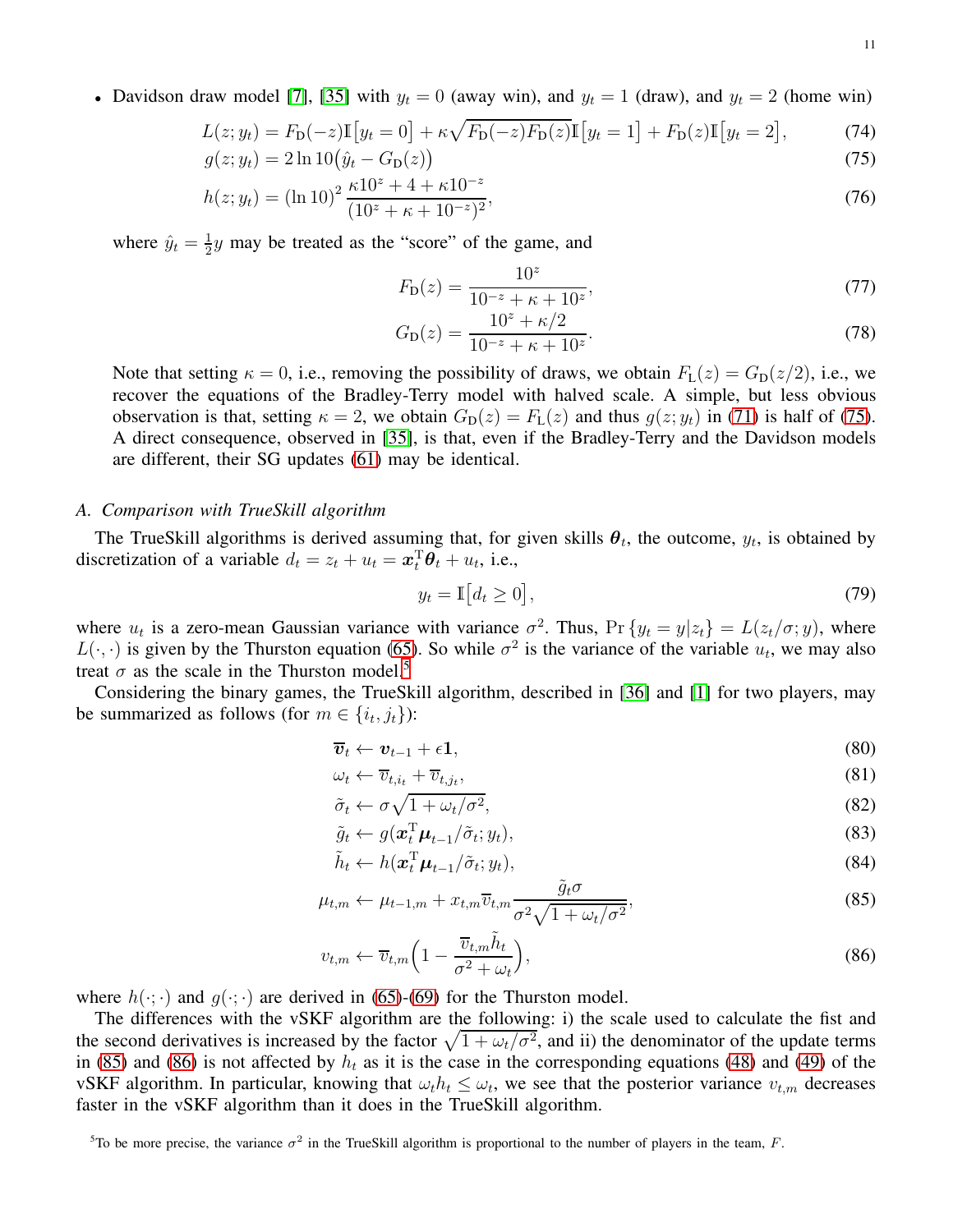Numerical examples shown in Sec. [V](#page-12-0) will allow us to asses the impact of these differences between the algorithms.

## <span id="page-11-6"></span>*B. Comparison with Glicko algorithm*

The Glicko algorithm, defined for two players in [\[21,](#page-21-2) Eqs. (9)-(10)] may be formulated using our notation as follows (for  $m \in \{i_t, j_t\}$ ):

$$
\overline{\boldsymbol{v}}_t \leftarrow \boldsymbol{v}_{t-1} + \epsilon_t \mathbf{1},\tag{87}
$$

$$
\omega_t \leftarrow \overline{v}_{t,i_t} + \overline{v}_{t,j_t},\tag{88}
$$

$$
\tilde{\sigma}_{t,m} \leftarrow \sigma r(\omega_t - \overline{v}_{t,m}),\tag{89}
$$

$$
\tilde{g}_{t,m} \leftarrow g\left(\boldsymbol{x}_t^{\mathrm{T}}\boldsymbol{\mu}_{t-1}/\tilde{\sigma}_{t,m}; y_t\right) \tag{90}
$$

$$
\tilde{h}_{t,m} \leftarrow h\left(\boldsymbol{x}_t^{\mathrm{T}}\boldsymbol{\mu}_{t-1}/\tilde{\sigma}_{t,m}; y_t\right) \tag{91}
$$

$$
\mu_{t,m} \leftarrow \mu_{t-1,m} + \overline{v}_{t,m} x_{t,m} \frac{\tilde{\sigma}_{t,m} \tilde{g}_{t,m}}{\tilde{\sigma}_{t,m}^2 + \overline{v}_{t,m} \tilde{h}_{t,m}},
$$
\n(92)

$$
v_{t,m} \leftarrow \overline{v}_{t,m} \frac{\tilde{\sigma}_{t,m}^2}{\tilde{\sigma}_{t,m}^2 + \overline{v}_{t,m} \tilde{h}_{t,m}},\tag{93}
$$

where

<span id="page-11-5"></span><span id="page-11-2"></span><span id="page-11-1"></span><span id="page-11-0"></span>
$$
r(v) = \sqrt{1 + \frac{va}{\sigma^2}},\tag{94}
$$

 $a = 3 \ln^2 10/\pi^2$  is the factor which allows us to approximate the logistic distribution with the Gaussian distributions (see discussion in Sec. [V-A\)](#page-12-1), and  $g(z; y_t)$  and  $h(z; y_t)$  are defined for the Bradley-Terry model, respectively, in [\(71\)](#page-9-3) and [\(72\)](#page-9-1).

The difference between  $g_t$ ,  $h_t$  in the vSKF rating (based on the Bradley-Terry model) and  $\tilde{g}_{t,m}$ ,  $\tilde{h}_{t,m}$  in the Glicko algorithm, is due to the presence of the factor  $r(\omega_t - \overline{v}_{t,m})$  which multiplies the scale in [\(89\)](#page-11-0). However, this factor tends to unity when the variance of the opposing players decreases, as it is the case after convergence. Then, we may use  $\tilde{g}_{t,m} \approx g_t$  and  $\tilde{h}_{t,m} \approx h_t$ .

Further, if we use  $\overline{v}_{t,m}$  instead of  $\omega_t$  in the denominator of the mean [\(48\)](#page-7-7) and of the variance [\(49\)](#page-7-8) updates in the vSKF algorithm, we will obtain, respectively, the Glicko updates of the mean, [\(92\)](#page-11-1) and of the variance, [\(93\)](#page-11-2). But, because  $\overline{v}_{t,m} < \omega_t$ , the update step size is always larger in the Glicko algorithm comparing to the vSKF algorithm.

To asses the impact of the above differences on the performance we will evaluate the Glicko algorithm using numerical examples in Sec. [V.](#page-12-0)

#### *C. Comparison with Elo algorithm*

Considering again the binary games and using the Bradley-Terry model, the SG update [\(64\)](#page-9-6) may be written as

<span id="page-11-3"></span>
$$
\boldsymbol{\mu}_t \leftarrow \boldsymbol{\mu}_{t-1} + \tilde{K} s \boldsymbol{x}_t (y_t - F_{\text{L}}(z_t)), \qquad (95)
$$

where  $\tilde{K}$  absorbs the term ln 10 from [\(71\)](#page-9-3), and we recognize [\(95\)](#page-11-3) as the well-known Elo rating algorithm. The fact that the Elo algorithm may be seen as the SG update in the Bradly-Terry model has been already noted before, e.g., in [\[37\]](#page-21-18), [\[35\]](#page-21-16), [\[18\]](#page-20-16).

On the other hand, using the Thurston model and after simple algebraic transformations of [\(66\)](#page-9-7) we obtain the following SG update:

<span id="page-11-4"></span>
$$
\boldsymbol{\mu}_t \leftarrow \boldsymbol{\mu}_{t-1} + K s \boldsymbol{x}_t (y_t - \Phi(z_t)) \xi(z_t), \qquad (96)
$$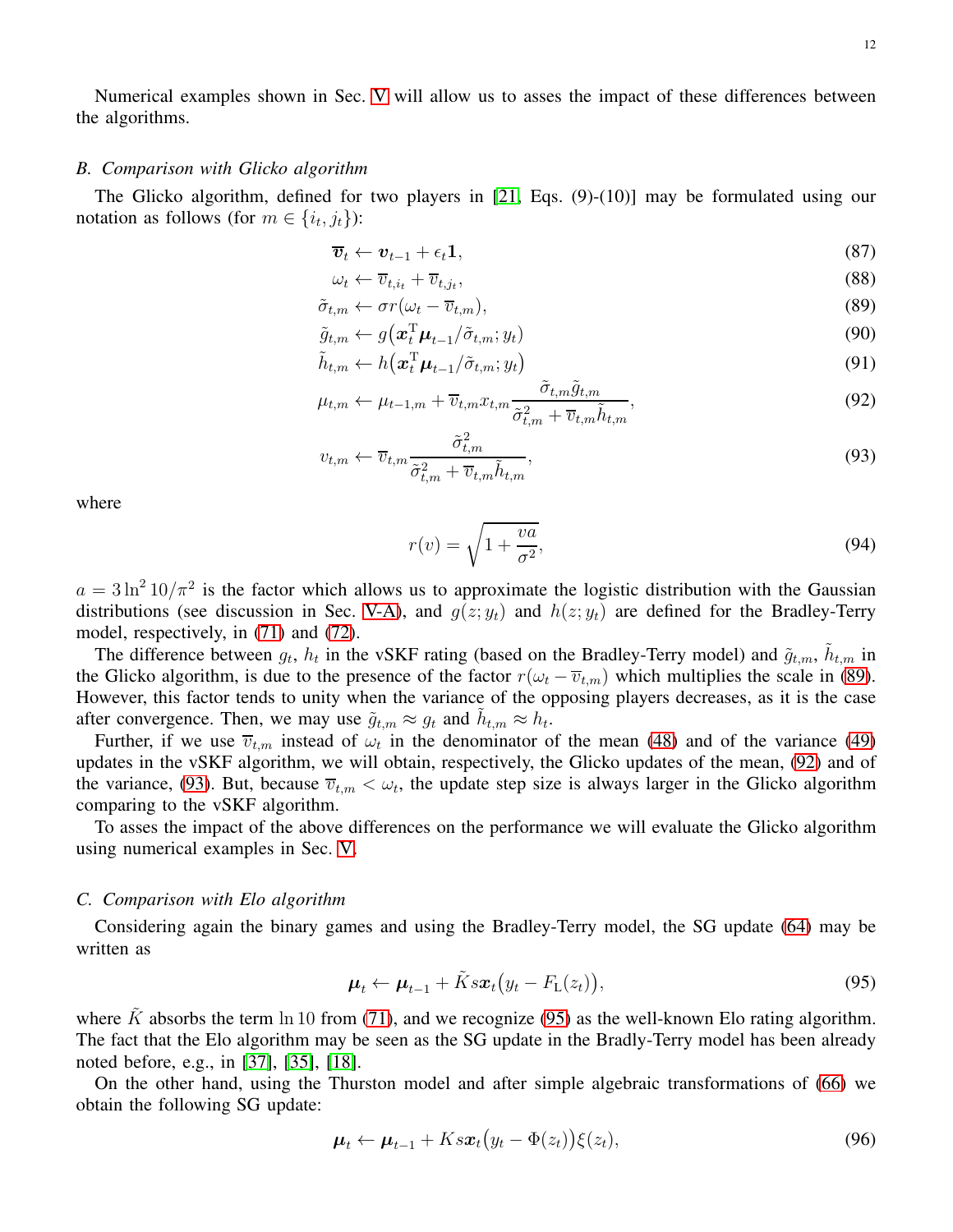where  $\xi(z) = \overline{\mathcal{N}}(z)/[\Phi(z)\Phi(-z)]$ .

Since  $\xi(z)$  is not constant, i.e., it depends on z, [\(96\)](#page-11-4) is *not the same* as the Elo rating algorithm proposed initially by [\[26\]](#page-21-7) under the following form:

$$
\boldsymbol{\mu}_t \leftarrow \boldsymbol{\mu}_{t-1} + K s \boldsymbol{x}_t \big( y_t - \boldsymbol{\Phi}(z_t) \big). \tag{97}
$$

In other words, the original version of the Elo algorithm [\(97\)](#page-12-2) does not implement the SG update in the Thurston model. We indicate it merely for completeness of the analysis because, nowadays, the Elo algorithm is practically always used with the Bradley-Terry model as defined in [\(95\)](#page-11-3).

#### <span id="page-12-2"></span>V. NUMERICAL EXAMPLES

<span id="page-12-0"></span>We will proceed in two steps. First, in order to assess the effect of approximations, we will use the synthetic data generated using the predefined skills-outcome models and the Gaussian random walk for skills dynamics defined in Sec. [II.](#page-2-0) In this way, knowing exactly the model underlying the data and using it for the derivation of the algorithm, the eventual differences between the algorithms will be due to the approximations. Further the effect of the model mismatch may be also assessed using the algorithms based on the model different from the one used to generate the data.

The insight obtained from the synthetic examples will allow us to interpret the results obtained from empirical data.

#### <span id="page-12-1"></span>*A. Synthetic data*

We suppose there are M players in the pool and every "day" (or any other time unit) there are  $J = M/2$ games with random scheduling; the season lasts  $D$  days. The time dependence required by  $(5)$  is defined as  $\tau(1) = \tau(2) = \ldots = \tau(J) = 0$ ,  $\tau(J+1) = \tau(J+2) = \ldots = \tau(2J) = 1$  etc. The number of games in the season is equal to  $T = DJ$ . We use  $M = 20$  ( $J = 10$ ) and  $D = 100$ , thus  $T = 1000$ .<sup>[6](#page-12-3)</sup>

To generate the sequence of skills  $\theta_t$ ,  $t = 1, \ldots, T$  we draw  $\theta_{0,m}$  from a zero-mean, unit-variance Gaussian distribution; the remaining skills are obtaied using [\(7\)](#page-3-1) with  $\hat{\beta} = 0.998$  and  $\hat{\epsilon} = 1 - \hat{\beta}^2$ . In this way we guarantee that  $\mathbb{E}[\theta_{t,m}] = 0$  and  $\mathbb{E}[\theta_{t,m}^2] = 1$ . To evaluate how the perturbation of the skills affects the algorithms, after the day  $d_{switch} = 40$ , we remove the first  $m_{switch} = 5$  players, which are already in the game, and replace them with new players whose skills  $\theta_{d_{switch},m}$  are generated from zero-mean, unit-variance Gaussian distribution; for  $d > d_{switch}$  we use again the random walk [\(7\)](#page-3-1). Such a "switch" scenario loosely reflects the case of new players joining the online games<sup>[7](#page-12-4)</sup> andallows us to evaluate how the algorithms deal with abrupt changes of the skills.

The algorithms adjust to this "switch" by zeroing the means and adjusting the variances of the newly arrived players, that is, setting  $\mu_{t-1,m} \leftarrow 0, v_{t-1,m} \leftarrow v_0, m = 1, \ldots, m_{\text{switch}}$ , where  $t = Md_{\text{switch}}/2$ . For the KF rating we also have to zero the covariances,  $V_{t-1,m,l} \leftarrow 0, m = 1, \ldots, m_{switch}, \forall l$ , while in the sSKF rating we recalculate the average variance as  $v_{t-1} \leftarrow v_{t-1} + (v_0 - v_{t-1})m_{\text{switch}}/M$ .

The results of binary games,  $y_t$ , are generated with the probability defined by the Thurston model, i.e., the probability of the home win is defined by

$$
p_t = \Pr\{y_t = 1\} = \Phi(\mathbf{x}_t^{\mathrm{T}} \boldsymbol{\theta}_t / \sigma),\tag{98}
$$

where  $\sigma^2$  may be interpreted as the variance of the Gaussian noise added to difference between the skills before the discretization defined in [\(79\)](#page-10-5). Thus, increasing  $\sigma$  the observations becomex more "noisy". Most of the results are shown for  $\sigma = 1$  and later we will asses the impact of larger  $\sigma$ .

<span id="page-12-3"></span><sup>6</sup>This bears a resemblance to a "typical" football season where, on average each team plays once per week. In practice, of course, the number of weeks,  $D$ , cannot be too large, e.g.,  $D < 40$ .

<span id="page-12-4"></span><sup>&</sup>lt;sup>7</sup>The analogy is admittedly of limited scope because the online games do not care about the total number of players,  $M$ , to be constant. On the other hand, we do care, because we want to be able apply the KF rating as defined in Sec. [III-B](#page-6-0)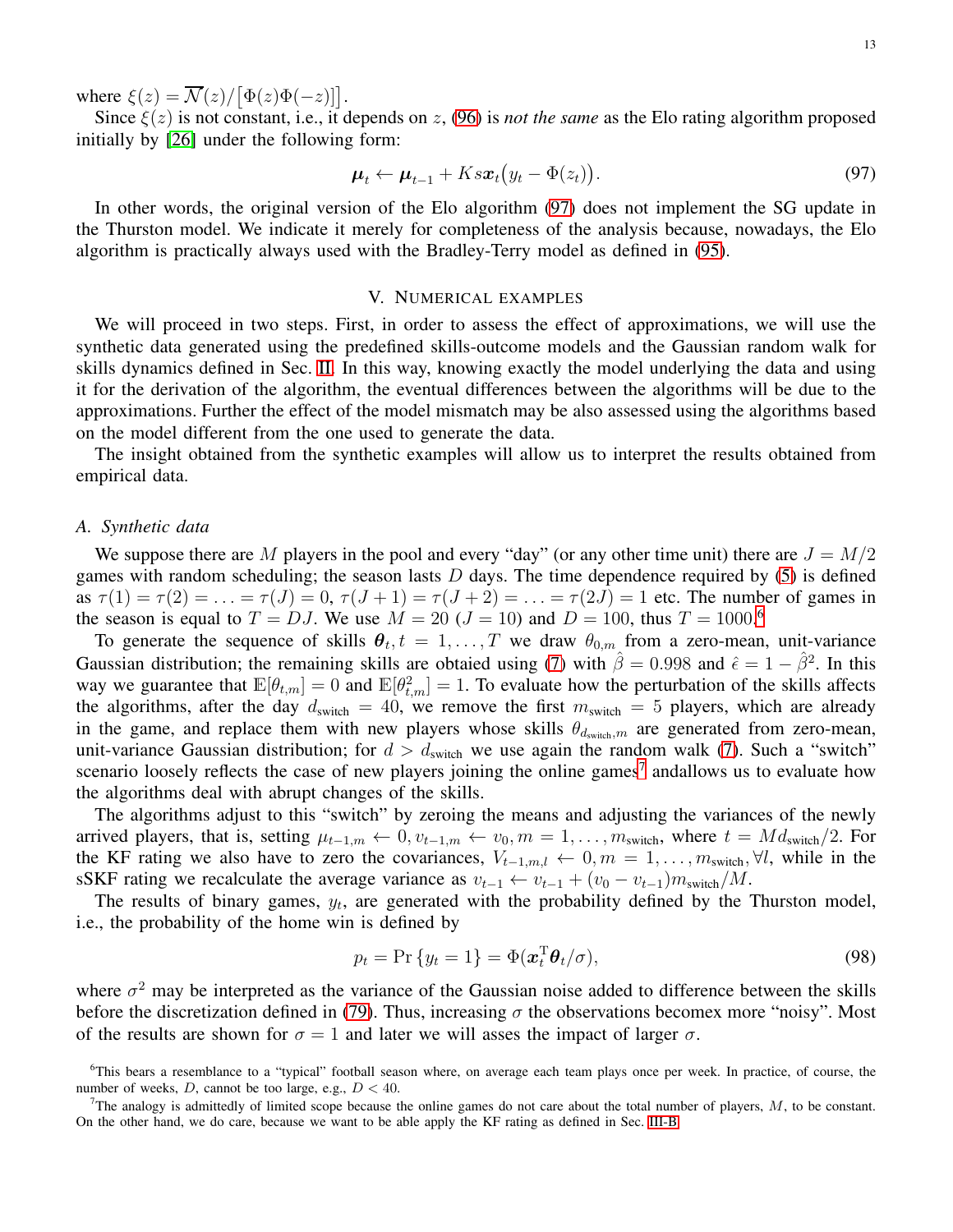

<span id="page-13-0"></span>Fig. 1. Average KL divergence for different values of  $\beta$  and  $\epsilon$  used in the KF rating algorithm based on a) the Thurston model and b) the Bradley-Terry model. The loosely dashed lines indicate the median and the third quartile (only for  $\beta = 1$  and a)  $\epsilon = 0.004$ , b)  $\epsilon = 0.002$ ).

The performance of the algorithm is measured by the KL divergence between the actual distribution of the games outcomes (defined by  $p_t$ ) and the estimated distribution (defined by  $L(\beta_t \mathbf{x}_t^T \boldsymbol{\mu}_{t-1}/s; 1)$ )

<span id="page-13-1"></span>
$$
D_t = p_t \log \frac{p_t}{L(\beta_t \mathbf{x}_t^{\mathrm{T}} \boldsymbol{\mu}_{t-1}/s; 1)} + (1 - p_t) \log \frac{1 - p_t}{L(\beta_t \mathbf{x}_t^{\mathrm{T}} \boldsymbol{\mu}_{t-1}/s; 0)}
$$
(99)

that can be evaluated here because we know how data is generated.

Of course,  $D_t$  obtained from randomly generated data is also random, so we show in Fig. [1](#page-13-0) its mean obtained from 5000 simulation runs of the KF rating algorithm based on the Thurston as well as on the Bradley-Terry models, for different values of  $\beta$  and  $\epsilon$ , with  $s = \sigma$ , and  $v_0 = 1$ . Note that, for the Thurston model, using  $v_0 = 1$  and  $s = \sigma$ , the same model is used for the data generation and for the rating.

To smooth the results, we show the average of all the results obtained in the same day  $d$ . We observe that the performance of the algorithm depends on  $\beta$  being close to the actual value in the data-generation model: once  $\beta$  is suitably chosen, the effect of  $\epsilon$  is of lesser importance. Nonetheless, the best mean performance is obtained with  $\epsilon = \hat{\epsilon} = 0.004$  (for the Thurston model) and  $\epsilon = 0.002$  (for the Bradley-Terry model). These parameters will be also used in other algorithms.

To put this (rather limited) importance of  $\epsilon$  into perspective, we also show in Fig. [1](#page-13-0) the median and the third quartile (loosely dashed lines, for  $\beta = 1$  and the optimal value of  $\epsilon$ ): it indicates that there is more variability due to the randomness of the metric  $D_d$  than due to the change in  $\epsilon$ .

To answer the question why, using two different models (Thurston and Bradley-Terry) practically the same results are obtained in Fig. [1a](#page-13-0) and Fig. [1b](#page-13-0), we first note that the logistic distribution (underlying the Bradley-Terry model with the scale  $s_L$ ) has the variance equal to  $s_L^2/a$  (where  $a \approx 1.6$ , is defined after [\(94\)](#page-11-5)), while the Gaussian distribution (underpinning the Thurston model with the scale  $s_G$ ) has the variance  $s_G^2$ . By equalizing the second moments of both distributions we obtain the relationship  $s_L = s_G \sqrt{a} \approx 1.3 s_G$ . In other words, the Thurston model may be approximated with the Bradley-Terry model if we increase the scale by  $\sqrt{a}$ .

On the other hand, from Proposition [2](#page-9-2) we know that we may turn the table: we might keep the scale  $s_L = 1$  and then multiply the parameters  $v_0$  and  $\epsilon$  by the factor  $1/\sqrt{a} \approx 0.78$ ; since it is close to one, the effect of using the same scale and parameters in different models is merely visible. Nonetheless, using a value of  $\epsilon \approx 0.5\hat{\epsilon}$  improves (slightly) the performance. The only remaining element which should be adjusted is the initial uncertainty defined by the variance  $v_0$ ; in the rest of this work, for the Bradley-Terry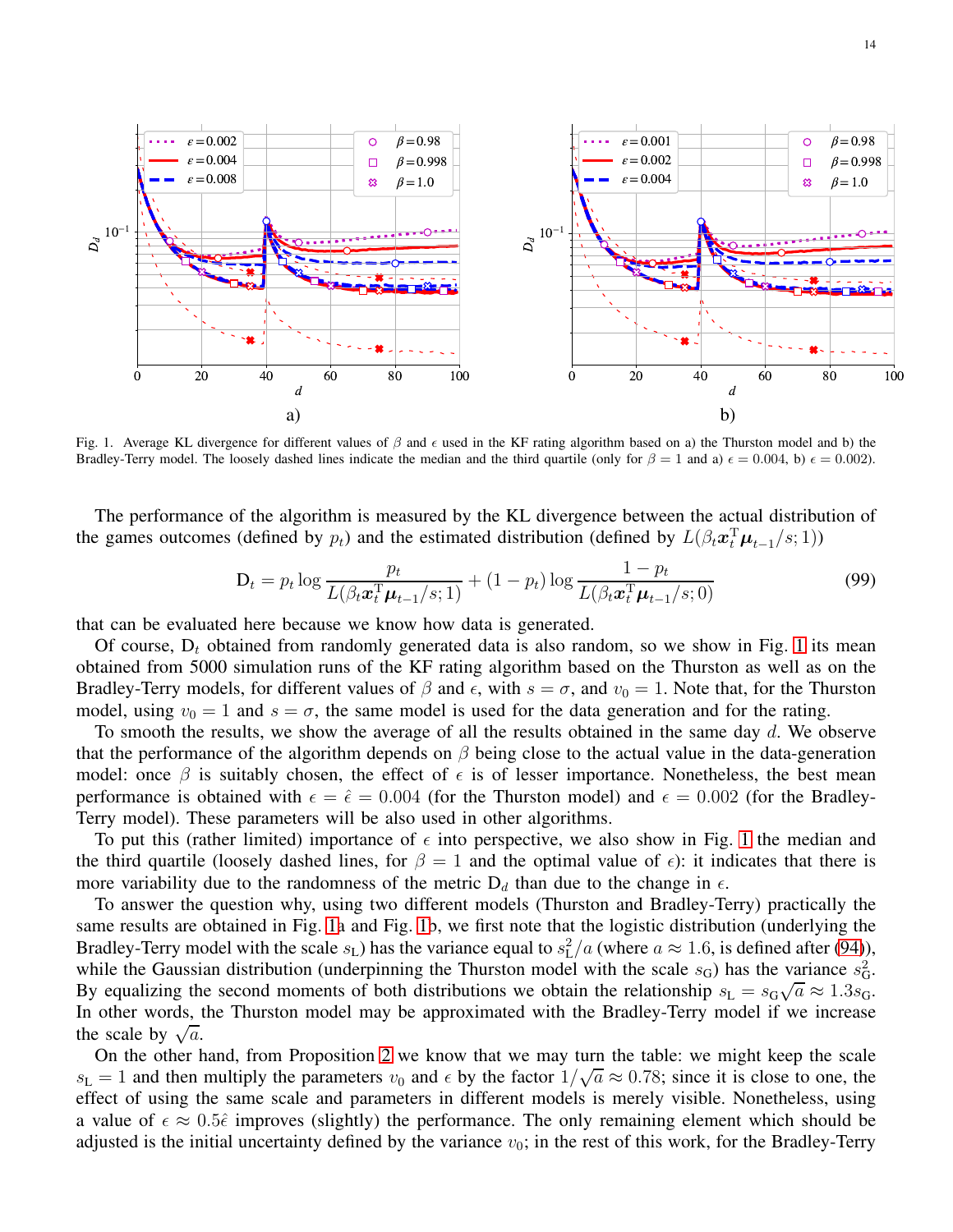

<span id="page-14-0"></span>Fig. 2. The average KL divergence, when using the KF, the vSKF, the sSKF, the fSKF and the SG rating algorithms;  $\beta = 1$  and a) the Thurston model with  $\epsilon = 0.004$  and  $v_0 = 1$ ; b) the Bradley-Terry model with  $\epsilon = 0.002$  and  $v_0 = 0.5$ .

model we will use  $v_0 = 0.5$ .

So, not very surprisingly, the similarity of the results for two different models is explained by the similarity of the models which happens due to our decision to use base-10 logarithm in the logistic function  $(73)$ .

We implement all the rating algorithms we proposed and comparing them in Fig. [2](#page-14-0) we observe that:

- Without surprise, the KF ensures the best performance for both, the initialization phase (after  $d = 1$ ), and the post-switch phase (after  $d = 40$ ).
- Rather surprisingly, the vSKF and the KF ratings performs quasi-identically which suggests that the posterior correlation between the skills is not relevant even if the number of players in our example is moderate.
- The sSKF rating performs very well in the initialization phase because all the players have roughly the same variance and this is the assumption underpinning the algorithm. On the other hand, in the post-switch phase the variance of the players is disparate and then the convergence speed decreases.
- In the fSKF algorithm we may appreciate the trade-off: to increase the convergence speed we need larger  $\overline{v}$ , while the performance after convergence is improved with smaller  $\overline{v}$ . The value  $\overline{v}$  which ensures the best performance after convergence may be deduced from the sSKF algorithm, where we have obtained  $v_T \approx 0.1$  for the Thurston model and  $v_T \approx 0.8$  for the Bradley-Terry model. Note again, that this stays in line with the argument of matching the Gaussian and the logistic distributions: the relation between the posterior variances after convergence is close to  $1/\sqrt{a}$ .
- The SG shares the drawbacks of the fSKF rating: larger K improves the convergence speed at the expense of poorer performance after convergence. Note again the halving of the step size,  $K$ , for the Bradley-Terry model: remember, K has the meaning of the variance and thus the same principle of matching the logistic and the Gaussian distributions we mentioned above applies.

Overall, the important conclusions are:

- The vSKF algorithm is the best candidate for simple rating: it exploits the temporal model in the data and does not suffer loss comparing to the KF rating,
- Opting for further simplifications leads to some loss where, despite its simplicity, the SG rating offers the performance comparable to other SKF ratings, and
- The model mismatch (applying the algorithms based on the Bradley-Terry model to the data generated using the Thurston model, see Fig. [1b](#page-13-0)) does not affect the performance in any significant manner. And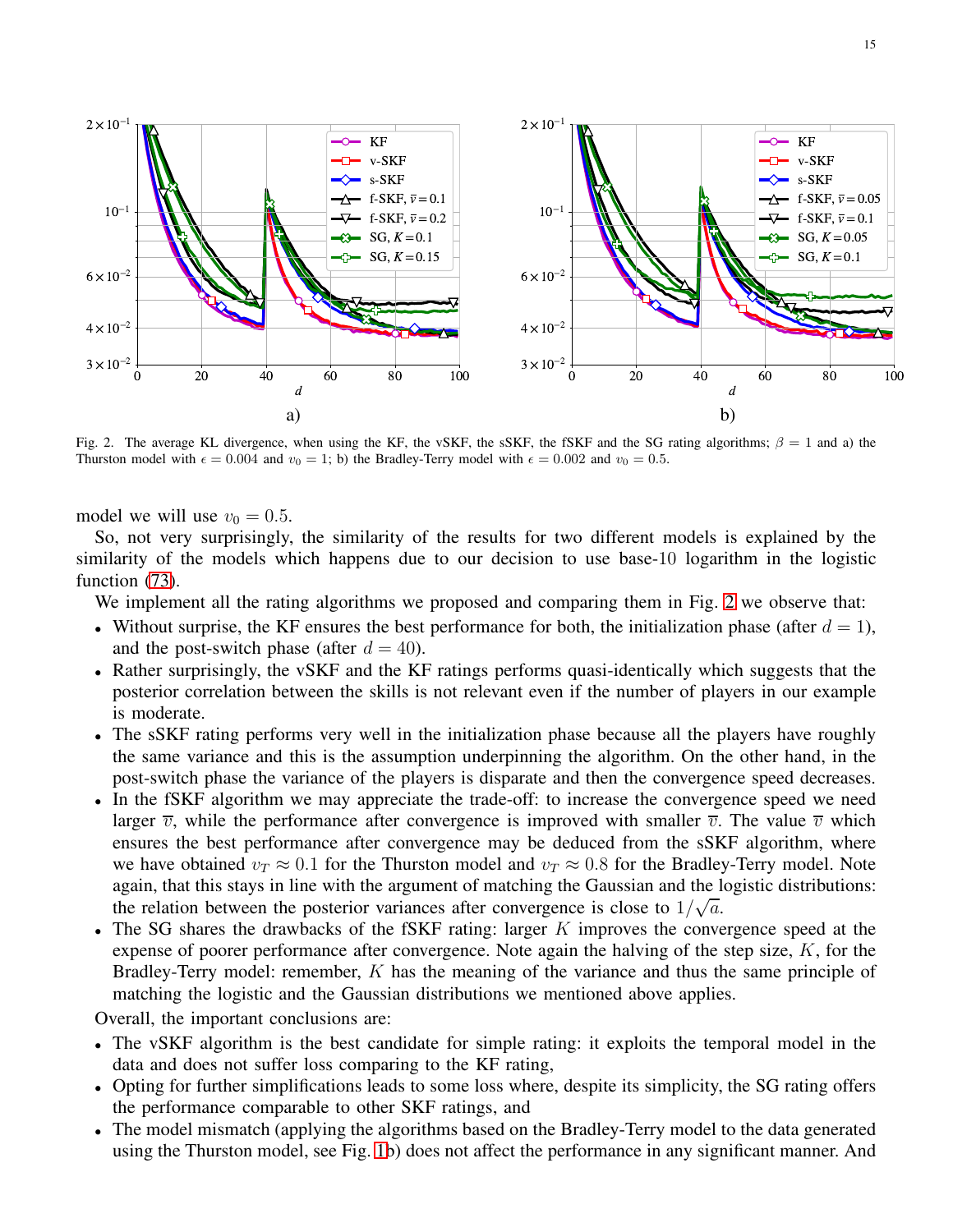

<span id="page-15-0"></span>Fig. 3. The average (solid line) and median (loosely dashed line) KL divergence, when using the vSKF ( $\epsilon = 0.004$  and  $v_0 = 1$ ), the TrueSkill ( $\epsilon = 0.004$  and  $v_0 = 1$ ) and the Glicko ( $\epsilon = 0.002$  and  $v_0 = 0.5$ ) rating algorithms;  $\beta = 1$ .

while at first it may appear counter-intuitive, we should note that the performance of the algorithms is not evaluated by their ability to estimate the skills,  $\theta_t$ , but rather by their predictive capability. Thus, using the Bradley-Terry model, the estimate  $\mu_t$  may be, indeed, far from the actual value of  $\theta_t$ , because a different model if fitted to the data, but the prediction is little affected.

We apply now the TrueSkill and the Glicko algorithms to the same data set and show the results in Fig. [3,](#page-15-0) where we observe that the Glicko and the vSKF algorithms yield practically indistinguishable results. This observations stays in line with the similarity of both algorithms which we observed in Sec. [IV-B.](#page-11-6)

On the other hand, the TrueSkill algorithms, despite of being based on the same (Thurston) model which was used for data generation, suffers a small loss after convergence. This can be attributed to the adaptation step being increased comparing to the vSKF algorithm as we already noted in Sec. [IV-A.](#page-10-6) To put this difference in performance into perspective, we show also the median curve of the metrics; since the latter is much further from the mean than the differences among the algorithms, the "loss" of the TrueSkill may have no practical importance.

Before moving to the empirical data, we show in Fig. [4](#page-16-0) the results of the vSKF and the SG ratings obtained for different values of  $\sigma = s$ . Instead of the metric [\(99\)](#page-13-1), which we will not be able to calculate in the empirical data, we show here the log-score

<span id="page-15-1"></span>
$$
\mathbf{LS}_{t} = -\sum_{y \in \mathcal{Y}} \mathbb{I}\left[y_{t} = y\right] \ell(\boldsymbol{x}_{t}^{\mathrm{T}} \boldsymbol{\mu}_{t-1} / s; y),\tag{100}
$$

where  $Y$  is the set of possible game outcomes.

We see that increasing  $\sigma$ , i.e., making the results more "noisy", the advantage of exploiting the temporal relationship between the skills is lost and the results obtained using the vSKF rating are very similar to those yield by the SG rating. This leads to a cautionary note: if the uncertainty in the observations (that is, the "noise") is large, the simple algorithms (such a the SG rating) may provide satisfactory results.

## *B. Empirical data*

We consider now the empirical results from

• The ice-hockey games in the National Hockey Ligue (NHL) in the seasons  $2005/06 - 2014/15$  except for the short season 2012/13. In this pre-expansion period, there were  $M = 30$  teams and the rules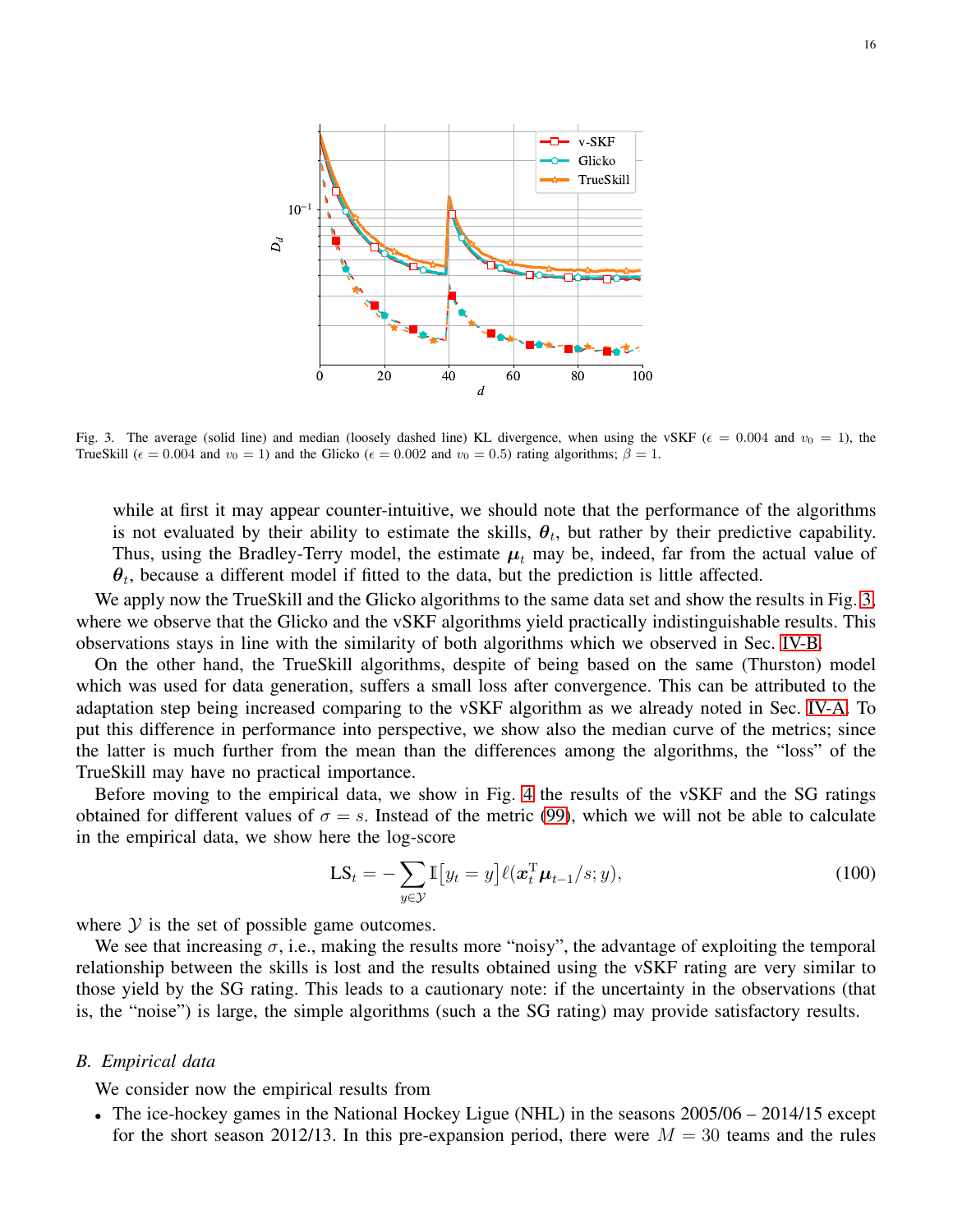

<span id="page-16-0"></span>Fig. 4. The average log-score obtained using for the Thurston model and the vSKF ( $\epsilon = 0.004$  and  $v_0 = 1$ ) and the SG ( $K = 0.15\sigma$ ) ratings for different observation noise levels  $\sigma$ . The black horizontal line indicates the value  $H = -\log 0.5 \approx 0.69$  which is the entropy of uniformly distributed binary variable, see [\(106\)](#page-17-0).

leading to the draws were kept the same.<sup>[8](#page-16-1)</sup> We can thus treat the games as binary if we use the final result, or as ternary (i.e., with draws) if we use the regulation-time results (before overtime/shootouts). Each team plays 82 games so there are  $T = 1230 = 41M$  games in each season.

- The football games of the English Premier Ligue (EPL) seasons 2009/10 2018/19. There are  $M = 20$  teams, each playing 38 games, thus  $T = 380$ .
- The Americal footbal games of the National Football Ligue (NFL) in the seasons 2009/10 2018/19. There are  $M = 32$  teams, each playing 16 games, so  $T = 256$ .

In the team games, the HFA is present and, in the rating methods it is customary to take it into account by artificially "boosting" the skill of the home player (here, team): in all the functions taking  $z_t/s$  as the argument we will rather use  $z_t/s + \eta$ , e.g., in [\(1\)](#page-2-2) we use  $L(z_t/s + \eta; y_t)$  instead of  $L(z_t/s; y_t)$ . The HFA boost,  $\eta$ , must be found from data as we show in the following; note also that  $\eta$  does not depend on the scale s.

To consider the "initialization" period we average [\(100\)](#page-15-1) over the first  $t_{\text{init}}$  games

<span id="page-16-2"></span>
$$
\overline{\text{LS}}_{\text{init}} = \frac{1}{t_{\text{init}}} \sum_{t=1}^{t_{\text{init}}} \text{LS}_t,
$$
\n(101)

where,  $t_{\text{init}} = 4M$ , which means that, in the first  $t_{\text{init}}$  games, each team played, on average, 8 times.

The performance after "convergence" is evaluated by averaging [\(100\)](#page-15-1) over the second half of the season

<span id="page-16-3"></span>
$$
\overline{\text{LS}}_{\text{final}} = \frac{2}{T} \sum_{t=T/2+1}^{T} \text{LS}_{t}.
$$
\n(102)

Further, we take the mean of [\(101\)](#page-16-2) and [\(102\)](#page-16-3) over all seasons considered.

We will use the Bradley-Terry model in the binary games (in the NHL) and the HFA-boost parameter

<span id="page-16-1"></span><sup>&</sup>lt;sup>8</sup>Starting with the 2005/06 season, draws are not allowed and are resolved through shootouts if the game was tied in the overtime. Starting with the season 2015/16 the number of skaters in the overtime was changed from four to three.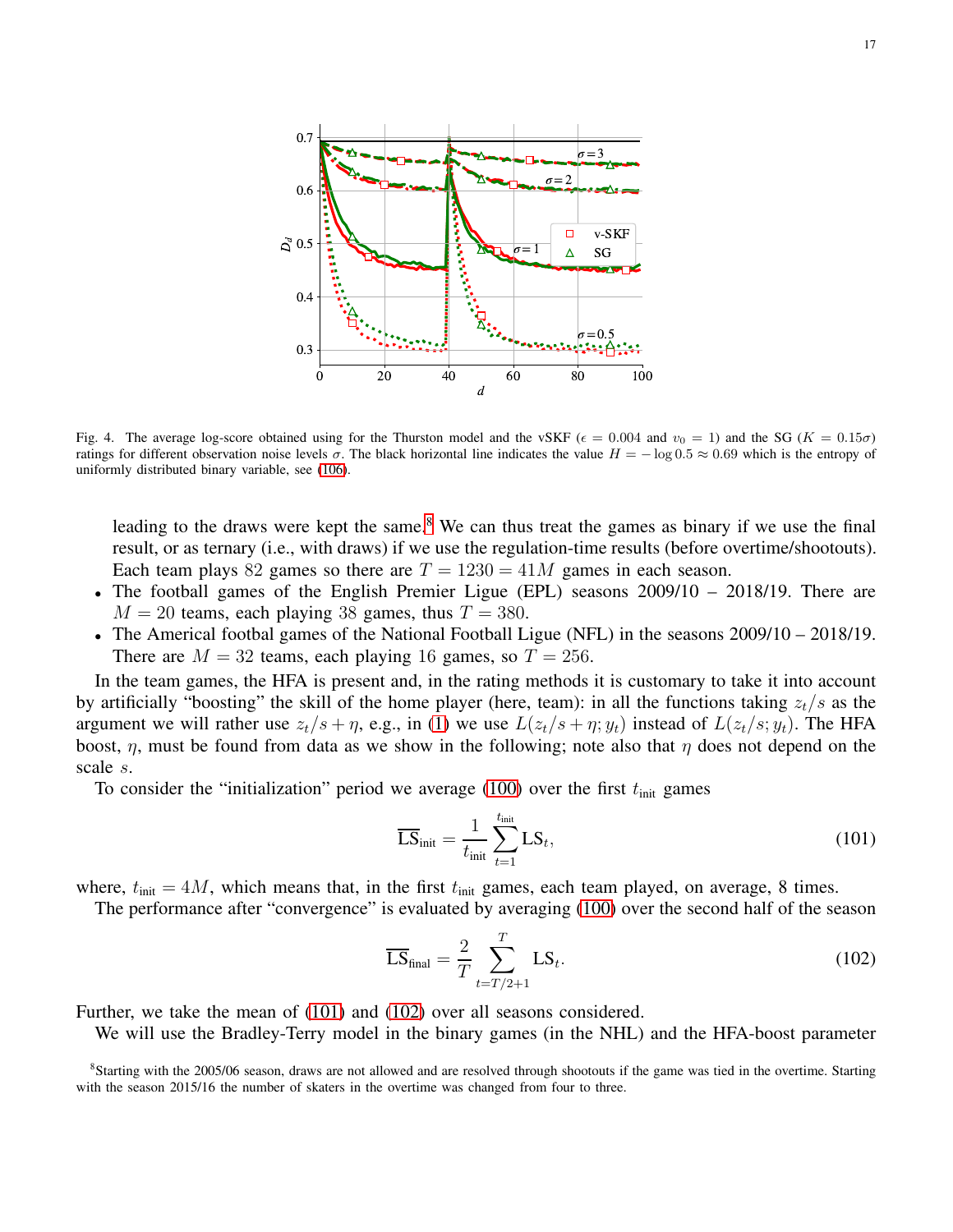|                |                     | <b>NHL</b>                | <b>NHL</b>                      | <b>EPL</b>                      | <b>NFL</b>                                   |
|----------------|---------------------|---------------------------|---------------------------------|---------------------------------|----------------------------------------------|
|                |                     | <b>Bradley-Terry</b>      | Davidson                        | Davidson                        | Davidson                                     |
|                |                     | $\eta = 0.08$             | $\eta = 0.05, \, \kappa = 0.63$ | $\eta = 0.10, \, \kappa = 0.67$ | $\eta = 0.06, \, \kappa = 5.5 \cdot 10^{-3}$ |
| $v-SKF$        | $(v_0, \epsilon)$   | $(0.01, 3 \cdot 10^{-5})$ | $(0.003, 3 \cdot 10^{-5})$      | $(0.04, 10^{-7})$               | $(0.02, \overline{10^{-4}})$                 |
|                | $LS_{init}$         | 0.688                     | 1.063                           | 1.055                           | 0.679                                        |
|                | LS <sub>final</sub> | 0.678                     | 1.064                           | 0.974                           | 0.640                                        |
| SG             | (K)                 | (0.01)                    | (0.003)                         | (0.015)                         | (0.015)                                      |
|                | $LS_{\text{init}}$  | 0.688                     | 1.063                           | 1.052                           | 0.678                                        |
|                | $LS_{final}$        | 0.678                     | 1.064                           | 0.976                           | 0.641                                        |
| Н              |                     | 0.688                     | 1.071                           | 1.061                           | 0.700                                        |
| <b>TABLE I</b> |                     |                           |                                 |                                 |                                              |

<span id="page-17-1"></span>LOG-SCORE OBTAINED IN THE NHL, THE NFL, AND THE EPL GAMES USING THE THE VSKF AND THE SG ALGORITHMS ( THE KF AND THE KF RATINGS YIELD THE SAME RESULTS). THE ENTROPY,  $H$ , CALCULATED FROM [\(106\)](#page-17-0) IS SHOWN AS A REFERENCE. THE BRADLEY-TERRY MODEL CORRESPONDS TO THE BINARY GAMES (IN NHL), WHILE THE DAVIDSON MODEL TAKES INTO ACCOUNT THE TERNARY OUTCOMES. DUE TO A VERY SMALL FREQUENCY OF DRAWS IN THE NFL, THE RESULTS ARE PRACTICALLY BINARY BUT THE PRESENCE OF THE DRAWS AFFECTS THE ENTROPY WHICH EXCEEDS THE LIMIT FOR THE BINARY VARIABLE.

 $\eta$  is evaluated as [\[35\]](#page-21-16)

$$
\eta = \log_{10} \frac{f_1}{f_0},\tag{103}
$$

where  $f_y$  is the estimated frequency of the game outcome  $y \in \mathcal{Y}$ . Here, from the nine NHL seasons under study we obtain  $f_0 \approx 0.45$  and  $f_1 \approx 0.55$ , and thus  $\eta = 0.08$ .

For the ternary games we use the Davidson model [\(74\)](#page-10-7)-[\(76\)](#page-10-0), and we estimate the home- and the draw parameters,  $\eta$  and  $\kappa$ , using the strategy shown in [\[35\]](#page-21-16), [\[38\]](#page-21-19)

$$
\eta = \frac{1}{2} \log_{10} \frac{f_2}{f_0},\tag{104}
$$

$$
\kappa = \frac{f_1}{\sqrt{f_0 f_2}},\tag{105}
$$

where, as before,  $f_y$  are the frequencies of the events  $y \in \{0, 1, 2\}$  estimated from the games in all seasons considered. These are i) for the NHL:  $f_0 \approx 0.33$ ,  $f_1 \approx 0.24$ , and  $f_2 \approx 0.43$ , ii) for the EPL:  $f_0 \approx 0.29$ ,  $f_1 \approx 0.25$ , and  $f_2 \approx 0.46$ , and iii) for the NFL:  $f_0 \approx 0.43$ ,  $f_1 \approx 0.003$ , and  $f_2 \approx 0.57$ . The corresponding values of  $\eta$  and  $\kappa$  are shown in Table [I.](#page-17-1)

We consistently use  $\beta = 1$  and  $s = 1$ ; the parameters  $v_0$ ,  $\epsilon$  (for the vSKF algorithm), and the update step  $K$  (for the SG algorithm) which yield the best results are shown them in Table [I;](#page-17-1) they were found by scanning the space of admissible values.

The log-score results shown in Table [I](#page-17-1) may be compared to the log-score of the prediction based on the frequencies of the events  $y_t$ , i.e.,

<span id="page-17-0"></span>
$$
H = -\sum_{y \in \mathcal{Y}} f_y \log f_y,\tag{106}
$$

which is the entropy calculated from the estimated frequencies.

The conclusions drawn from the synthetic data also hold here: the performance of the vSKF and the KF algorithms is virtually the same. The SG rating is taken as the representative of other simplified algorithms.

We observe in Table [I](#page-17-1) that the predictions in the NHL are merely better than the entropy and, referring to Fig. [4](#page-16-0) we might attribute it to the "noisy" game outcomes, which would also explain why the results produced by the vSKF and the SG algorithms are virtually the same, and why we cannot see any differences even in the initialization phase of the algorithm.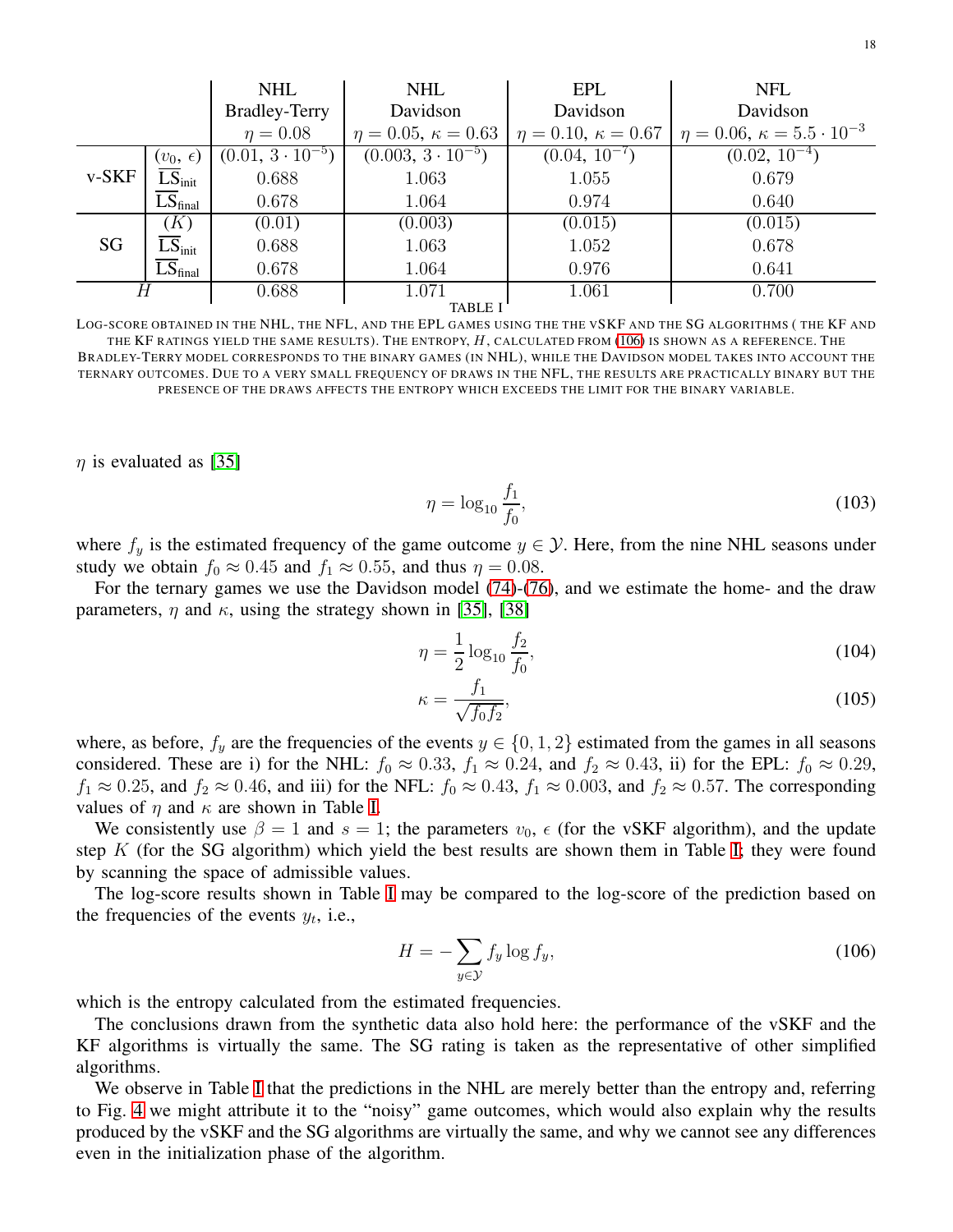

<span id="page-18-1"></span>Fig. 5. Evolution of the (selected) means  $\mu_{\tau}$  indexed with the time-stamp  $\tau(t)$  in the 2009-10 EPL season obtained using the vSKF (solid lines) and the SG (dashed lines) rating algorithms.

By the same token, we can say that the noise decreases in NFL results, and more so in the EPL ones: so we can distinguish between the performance of the initialization and after the convergences. Yet, the improvement due to the use of the vSKF and the KF algorithms is still negligible. This also can be intuitively understood from the parameters we found to minimize the average log-score. Note that, for the EPL we use the variance  $v_0 = 0.04$  and  $s = 1$ , but, applying Proposition [2](#page-9-2) we might equally well use  $v_0 = 1$  and  $s = 5$ ; the latter scenario may be related to a model with large outcome noise  $\sigma$  as shown in Fig. [4.](#page-16-0)

The difference between the vSKF and the SG algorithms may be also appreciated by inspecting the temporal evolution of  $\mu_t$ , shown in Fig. [5](#page-18-1) and obtained for the 2009/10 EPL season. While the differences in the log-score results shown in Table [I](#page-17-1) are rather small, we can appreciate that the skills estimated using the vSKF converge very fast to the final values (after 50 days, approx.), to which the SG rating also converges but the time required is longer (200 days, approx.); this effect is particularly notable for the teams with extreme values of the means, that is, for very strong, as well as very weak teams.

## VI. CONCLUSIONS

<span id="page-18-0"></span>In this work we propose a class of online Bayesian rating algorithms for one-on-one games which can be used with any skills-outcome model and which encompasses the case of the group sports, a case typically encountered in eSports. By using various simplifications to represent the posterior covariance matrix in the Gaussian distributions, we obtain different algorithm in the same class.

Deriving such a generic algorithms should not only streamline the passage from the skills-outcome model to the actual online algorithm but also provides a fresh insight into the relationship between the existing rating methods such as the Elo, the Glicko and the TrueSkill algorithms. Their differences and similarities are discussed and we demonstrate that, the Glicko and the TrueSkill algorithms may be seen as instances of our generic algorithms. This is an interesting observation in its own right as it unifies the view on these two popular algorithms, which, even if derived from different principles, are now shown in a common framework. We also provide a new insight into the interpretation of the Elo algorithm.

We show numerical examples applied to the synthetic– and the empirical data, which provide guidelines about the conditions under which the algorithms should be used. In particular, our results indicate that the differences between the KF rating (with a full representation of the covariance matrix) and the vSKF rating (only diagonal of the covariance is preserved) are negligible. The vSKF is, in fact, very similar to the Glicko and the TrueSkill algorithms.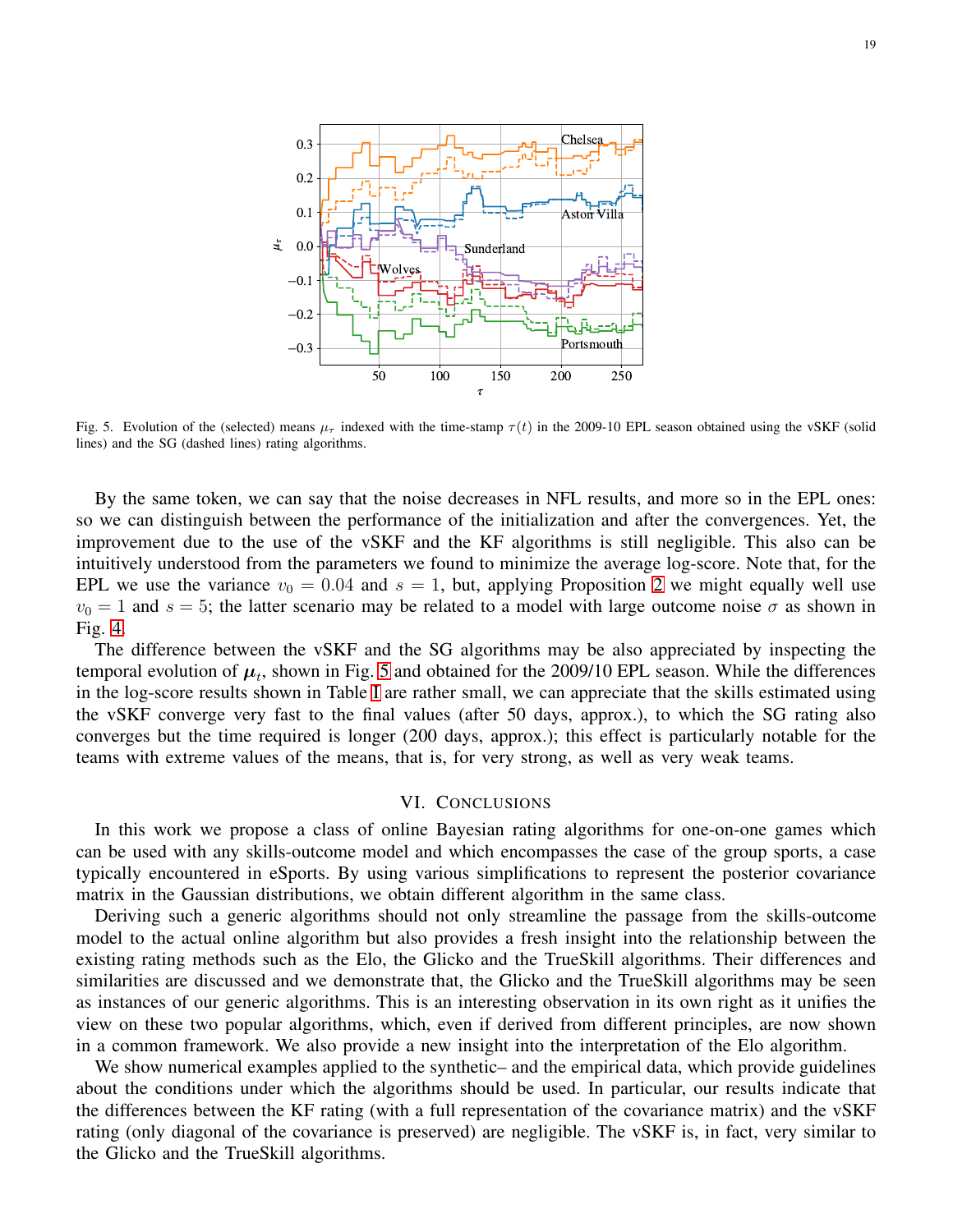We show that further simplification of the covariance matrix may be counterproductive and the simple, stochastic gradient (SG) rating may be then a competitive solution, even though it cannot be treated as a Bayesian algorithm as it only provides the point estimate of the skills. The simple SG-based rating is indeed appealing and particularly useful in very noisy data, i.e., when the prediction of the game outcomes cannot be reliably inferred from the estimated skills.

These observations, made in the synthetic setup are then confirmed in empirical data, where we analyse the game results from the professional hockey, the American football, and the association football games. Indeed, the differences between the vSKF and the SG results are, at best, small but notable (in football, where the data is relatively not noisy) and, at worst, negligible (in hockey, where the game outcomes are very noisy). In fact, the very concept of observational noise in the sport outcomes received very little attention in the literature and we believe studying it in more depth is an interesting research venue.

Overall conclusion regarding the applicability of the algorithms is that, in reliable (not noisy) data, the online Bayesian rating algorithm may provide improved convergence, and potential skill-tracking capability. On the other hand, the reality of sport competition outcomes may not conform to these requirements and, when dealing with the noisy observations, the simple algorithms, such as the Elo rating (which is a an instantiation of the SG rating) may be equally useful.

## <span id="page-19-2"></span><span id="page-19-0"></span>APPENDIX A

## PROOF OF PROPOSITION [1](#page-5-7)

Our goal is to find the Gaussion distribution  $\tilde{f}(\theta) = \mathcal{N}(\theta; \mu, V)$  under the form [\(16\)](#page-5-1) minimizing the KL divergence with a given distribution  $f(\boldsymbol{\theta})$ 

$$
D_{\text{KL}}(f||\tilde{f}) = \int f(\boldsymbol{\theta}) \log \frac{f(\boldsymbol{\theta})}{\tilde{f}(\boldsymbol{\theta})} d\boldsymbol{\theta}
$$
 (107)

$$
\propto \frac{1}{2}\log \det(2\pi \mathbf{V}) + \frac{1}{2}\int f(\boldsymbol{\theta}) (\boldsymbol{\theta} - \boldsymbol{\mu})^{\mathrm{T}} \mathbf{V}^{-1} (\boldsymbol{\theta} - \boldsymbol{\mu}) \,\mathrm{d}\boldsymbol{\theta}.
$$
 (108)

Gradient of [\(108\)](#page-19-2) with respect to  $\mu$  is zeroed for  $\mu = \mathbb{E}[\theta]$ , and this, irrespectively of the form of V, this proves [\(17\)](#page-5-3). This is a well-known result, as well, as the one which says that, to minimize [\(108\)](#page-19-2) we also have to use  $V = Cov[\theta] = \mathbb{E}[(\theta - \mu)^T(\theta - \mu)]$ , this is the claim in [\(18\)](#page-5-4).

Now assume that we use the vector-covariance model, i.e., we have to find  $\tilde{f}(\theta) = \mathcal{N}(\theta; \mu, \text{diag}(v)).$ Then, [\(108\)](#page-19-2) becomes

$$
D_{\text{KL}}(f||\tilde{f}) \propto \frac{1}{2} \sum_{m=1}^{M} \log v_m + \sum_{m=1}^{M} \frac{\text{Var}[\theta_m]}{2v_m},
$$
\n(109)

where  $\text{Var}[\theta_m]$  is the variance of  $\theta_m$ .

Zeroing the derivative of [\(109\)](#page-19-3) with respect to  $v_m$  yields  $v_m = \text{Var}[\theta_m]$ , that is,  $v = \text{di}(\text{Cov}[\theta])$  which proves [\(19\)](#page-5-5).

Finally, if we adopt scalar-covariance model  $\tilde{f}(\theta) = \mathcal{N}(\theta; \mu, vI)$ , [\(109\)](#page-19-3) becomes

$$
D_{\text{KL}}\big(f||\tilde{f}\big) \propto \frac{M}{2} \log v + \frac{1}{2v} \sum_{m=1}^{M} \text{Var}[\theta_m],\tag{110}
$$

whose derivative with respect to v is zeroed if  $v = \frac{1}{\lambda}$  $\frac{1}{M} \sum_{m=1}^{M} \text{Var}[\theta_m]$ , and this proves [\(20\)](#page-5-2).

## <span id="page-19-3"></span><span id="page-19-1"></span>APPENDIX B

## PROOF OF PROPOSITION [2](#page-9-2)

For brevity, let us use the symbol ( $\check{\cdot}$ ) to denote only the scaled variables, e.g.,  $\check{\mathbf{V}} \equiv \mathbf{V}(s, s^2v_0, s^2\epsilon)$ ; the unscaled ones are used without the symbols, e.g.,  $V \equiv V(1, v_0, \epsilon)$ .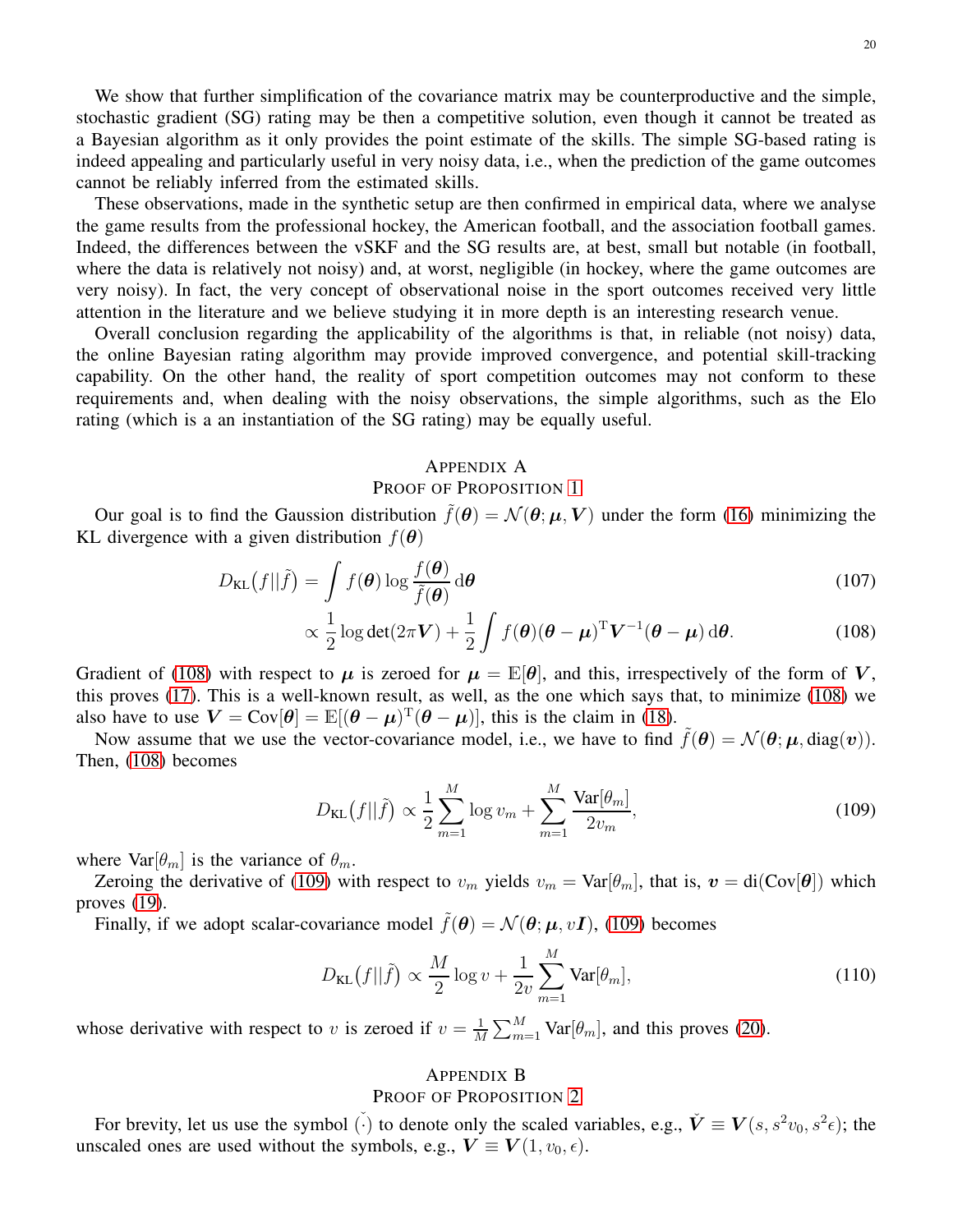The proof is done by induction: by construction, the initialization satisfied the Proposition, i.e.,  $\check{V}_0$  =  $s^2I = s^2V_0$ , and we suppose that  $\check{V}_{t-1} = s^2V_{t-1}$  and  $\check{\mu}_{t-1} = s\mu_{t-1}$  hold. Then we must have  $\beta_t \mathbf{x}_t^{\mathrm{T}} \tilde{\boldsymbol{\mu}}_{t-1} = s \beta_t \mathbf{x}_t^{\mathrm{T}} \boldsymbol{\mu}_{t-1}$ , and  $g_t$  and  $h_t$  are not affected by scaling. Then we also have  $\dot{\overline{V}}_t = \beta_t^2 \dot{V}_{t-1} + \beta_t \dot{\overline{V}}_t$  $s^2 \epsilon_t \mathbf{I} = s^2 \overline{\mathbf{V}}_t$  and  $\tilde{\omega}_t = s^2 \omega_t$ , so [\(41\)](#page-7-9) may be written as

$$
\check{\boldsymbol{\mu}}_t = \beta_t \check{\boldsymbol{\mu}}_{t-1} + \check{\overline{\boldsymbol{V}}}_t \boldsymbol{x}_t \frac{sg_t}{s^2 + h_t \check{\omega}_t}
$$
(111)

$$
= \beta_t s \mu_{t-1} + s^2 \overline{V}_t x_t \frac{sg_t}{s^2 + s^2 h_t \omega_t} = s \mu_t,
$$
\n(112)

and [\(43\)](#page-7-4), as

$$
\check{\boldsymbol{V}}_t = \check{\overline{\boldsymbol{V}}}_{t-1} + \check{\overline{\boldsymbol{V}}}_{t-1} \boldsymbol{x}_t \boldsymbol{x}_t^{\mathrm{T}} \check{\overline{\boldsymbol{V}}}_{t-1} \frac{h_t}{s^2 + h_t \check{\omega}_t}
$$
\n(113)

$$
=s^2\overline{\mathbf{V}}_{t-1} + s^4 \overline{\mathbf{V}}_{t-1} \mathbf{x}_t \mathbf{x}_t^{\mathrm{T}} \overline{\mathbf{V}}_{t-1} \frac{h_t}{s^2 + s^2 h_t \omega_t} = s^2 \mathbf{V}_t.
$$
 (114)

This ends the proof for the KF algorithm. By extension all other algorithms derived from the KF algorithm must satisfy the claims of Proposition [2,](#page-9-2) which may be also proven with the steps shown above applied to the vSKF, sSKF, and fSKF algorithms.

#### **REFERENCES**

- <span id="page-20-17"></span>[1] R. Herbrich and T. Graepel, "TrueSkill(TM): A Bayesian skill rating system," Tech. Rep., January 2006. [Online]. Available: <https://www.microsoft.com/en-us/research/publication/trueskilltm-a-bayesian-skill-rating-system-2/>
- <span id="page-20-1"></span><span id="page-20-0"></span>[2] H. David, *The Method of Paired Comparison*. Charles Griffin & Co. Ltd., 1963.
- <span id="page-20-2"></span>[3] M. Cattelan, "Models for paired comparison data: A review with emphasis on dependent data," *Statist. Sci.*, vol. 27, no. 3, pp. 412–433, 08 2012.
- <span id="page-20-3"></span>[4] L. L. Thurston, "A law of comparative judgement," *Psychological Review*, vol. 34, pp. 273–286, 1927.
- [5] R. A. Bradley and M. E. Terry, "Rank analysis of incomplete block designs: 1 the method of paired comparisons," *Biometrika*, vol. 39, no. 3-4, pp. 324–345, 1952.
- <span id="page-20-4"></span>[6] P. V. Rao and L. L. Kupper, "Ties in paired-comparison experiments: A generalization of the Bradley-Terry model," *Journal of the American Statistical Association*, vol. 62, no. 317, pp. 194–204, 1967. [Online]. Available: <https://amstat.tandfonline.com/doi/abs/10.1080/01621459.1967.10482901>
- <span id="page-20-5"></span>[7] R. R. Davidson, "On extending the Bradley-Terry model to accommodate ties in paired comparison experiments," *Journal of the American Statistical Association*, vol. 65, no. 329, pp. 317–328, 1970. [Online]. Available:<http://www.jstor.org/stable/2283595>
- <span id="page-20-6"></span>[8] A. Agresti, "Analysis of ordinal paired comparison data," *Journal of the Royal Statistical Society: Series C (Applied Statistics)*, vol. 41, no. 2, pp. 287–297, 1992. [Online]. Available:<https://rss.onlinelibrary.wiley.com/doi/abs/10.2307/2347562>
- <span id="page-20-7"></span>[9] L. Fahrmeir and G. Tutz, "Dynamic stochastic models for time-dependent ordered paired comparison systems," *Journal of the American Statistical Association*, vol. 89, no. 428, pp. 1438–1449, 1994. [Online]. Available:<http://dx.doi.org/10.1093/biomet/39.3-4.324>
- <span id="page-20-8"></span>[10] J. Goddard, "Regression models for forecasting goals and match results in association football," *International Journal of Forecasting*, vol. 21, no. 2, pp. 331 – 340, 2005. [Online]. Available:<http://www.sciencedirect.com/science/article/pii/S0169207004000676>
- <span id="page-20-9"></span>[11] M. J. Maher, "Modelling association football scores," *Statistica Neerlandica*, vol. 36, no. 3, pp. 109–118, 1982. [Online]. Available: <https://onlinelibrary.wiley.com/doi/abs/10.1111/j.1467-9574.1982.tb00782.x>
- <span id="page-20-10"></span>[12] D. Karlis and I. Ntzoufras, "Bayesian modelling of football outcomes: using the Skellam's distribution for the goal difference," *IMA Journal of Management Mathematics*, vol. 20, no. 2, pp. 133–145, 09 2008. [Online]. Available:<https://doi.org/10.1093/imaman/dpn026>
- <span id="page-20-11"></span>[13] G. Boshnakov, T. Kharrat, and I. G. McHale, "A bivariate Weibull count model for forecasting association football scores," *International Journal of Forecasting*, vol. 33, no. 2, pp. 458 – 466, 2017. [Online]. Available: <http://www.sciencedirect.com/science/article/pii/S0169207017300018>
- <span id="page-20-12"></span>[14] A. A. Manderson, K. Murray, and B. A. Turlach, "Dynamic Bayesian forecasting of AFL match results using the Skellam distribution," *Australian & New Zealand Journal of Statistics*, vol. 60, no. 2, pp. 174–187, 2018. [Online]. Available: <https://onlinelibrary.wiley.com/doi/abs/10.1111/anzs.12225>
- <span id="page-20-13"></span>[15] E. Wheatcroft, "A profitable model for predicting the over/under market in football," *International Journal of Forecasting*, vol. 36, no. 3, pp. 916 – 932, 2020. [Online]. Available:<http://www.sciencedirect.com/science/article/pii/S0169207019302559>
- <span id="page-20-14"></span>[16] A. Y. C. Kuk, "Modelling paired comparison data with large numbers of draws and large variability of draw percentages among players," *Journal of the Royal Statistical Society. Series D (The Statistician)*, vol. 44, no. 4, pp. 523–528, 1995. [Online]. Available: <http://www.jstor.org/stable/2348900>
- <span id="page-20-15"></span>[17] C. Ley, T. V. de Wiele, and H. V. Eetvelde, "Ranking soccer teams on the basis of their current strength: A comparison of maximum likelihood approaches," *Statistical Modelling*, vol. 19, no. 1, pp. 55–73, 2019. [Online]. Available: <https://doi.org/10.1177/1471082X18817650>
- <span id="page-20-16"></span>[18] J. Lasek and M. Gagolewski, "Interpretable sports team rating models based on the gradient descent algorithm," *International Journal of Forecasting*, 2020. [Online]. Available:<http://www.sciencedirect.com/science/article/pii/S0169207020301849>